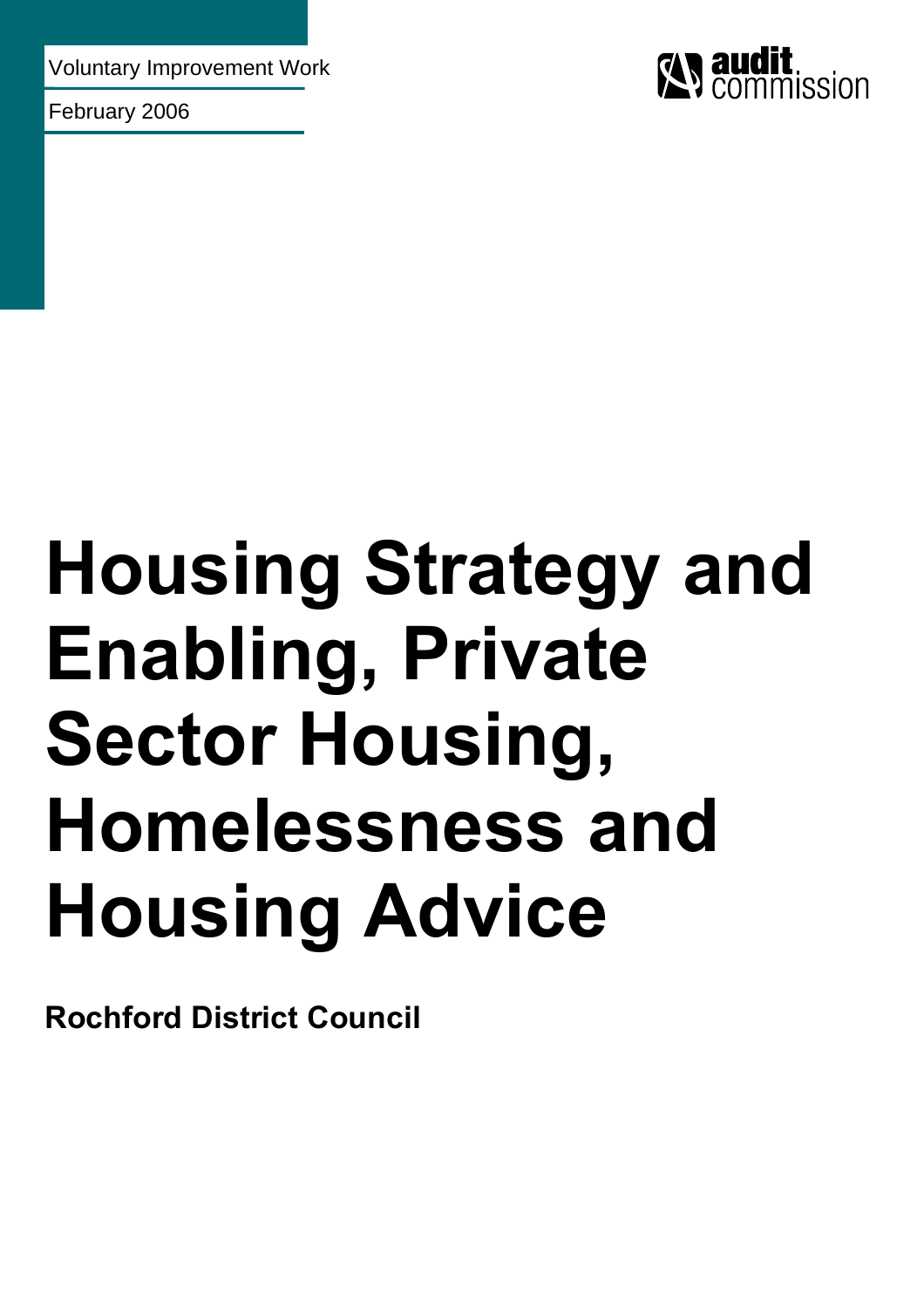The Audit Commission is an independent body responsible for ensuring that public money is spent economically, efficiently and effectively, to achieve high-quality local services for the public. Our remit covers around 11,000 bodies in England, which between them spend more than £180 billion of public money each year. Our work covers local government, health, housing, community safety and fire and rescue services.

As an independent watchdog, we provide important information on the quality of public services. As a driving force for improvement in those services, we provide practical recommendations and spread best practice. As an independent auditor, we ensure that public services are good value for money and that public money is properly spent.

## **Status of our reports to the Council**

The Statement of Responsibilities of Auditors and Audited Bodies issued by the Audit Commission explains the respective responsibilities of auditors and of the audited body. Reports prepared by appointed auditors are addressed to members or officers. They are prepared for the sole use of the audited body. Auditors accept no responsibility to:

- any member or officer in their individual capacity; or
- any third party.

### **Copies of this report**

If you require further copies of this report, or a copy in large print, in Braille, on tape, or in a language other than English, please call 0845 056 0566.

#### © Audit Commission 2006

For further information on the work of the Commission please contact: Audit Commission, 1st Floor, Millbank Tower, Millbank, London SW1P 4HQ Tel: 020 7828 1212 Fax: 020 7976 6187 Textphone (minicom): 020 7630 0421 www.audit-commission.gov.uk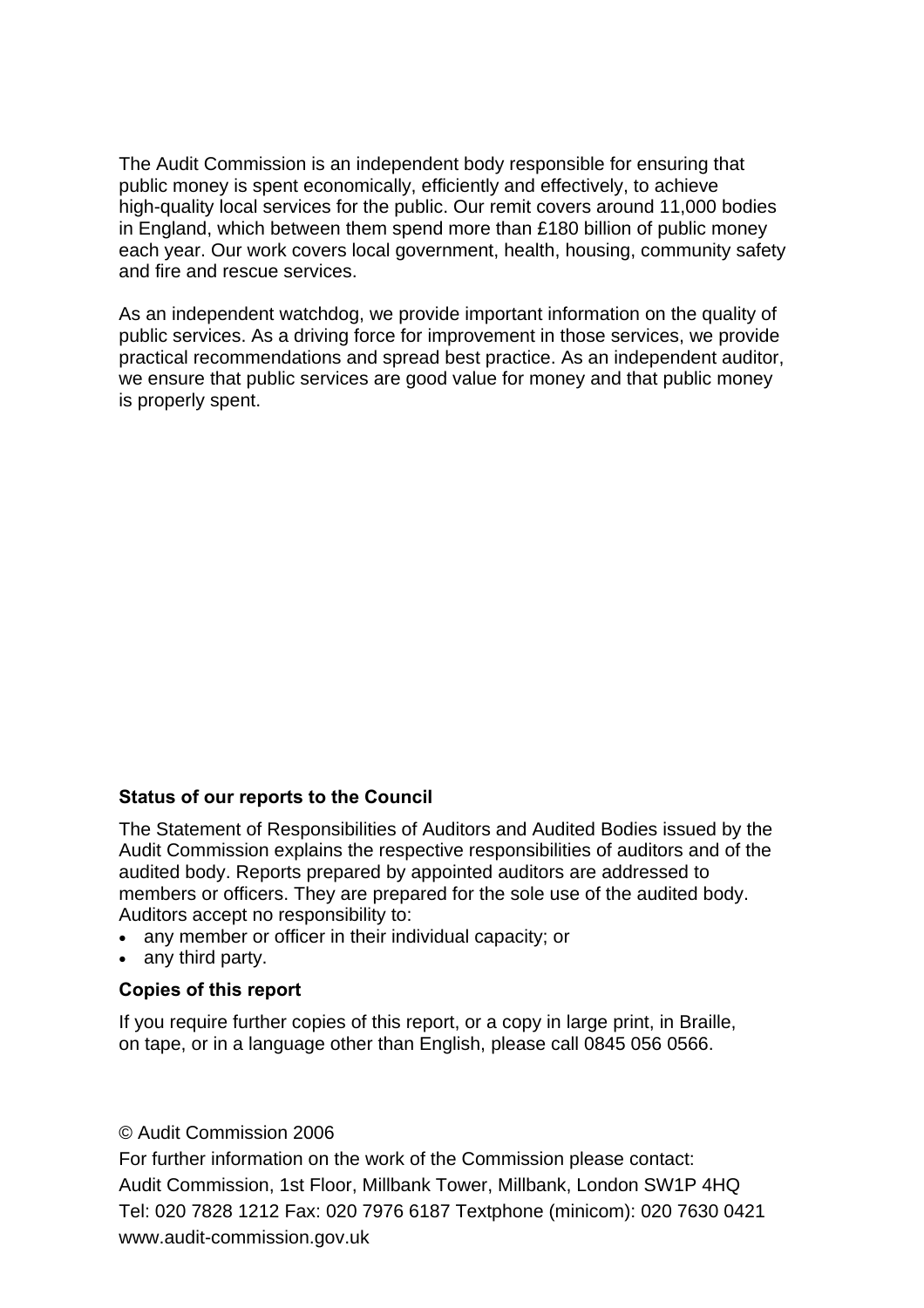# **Contents**

| <b>Introduction</b>  |                          |
|----------------------|--------------------------|
| Scope and objectives | $\overline{\mathcal{A}}$ |
| <b>Background</b>    | 6                        |
| <b>Findings</b>      | 6                        |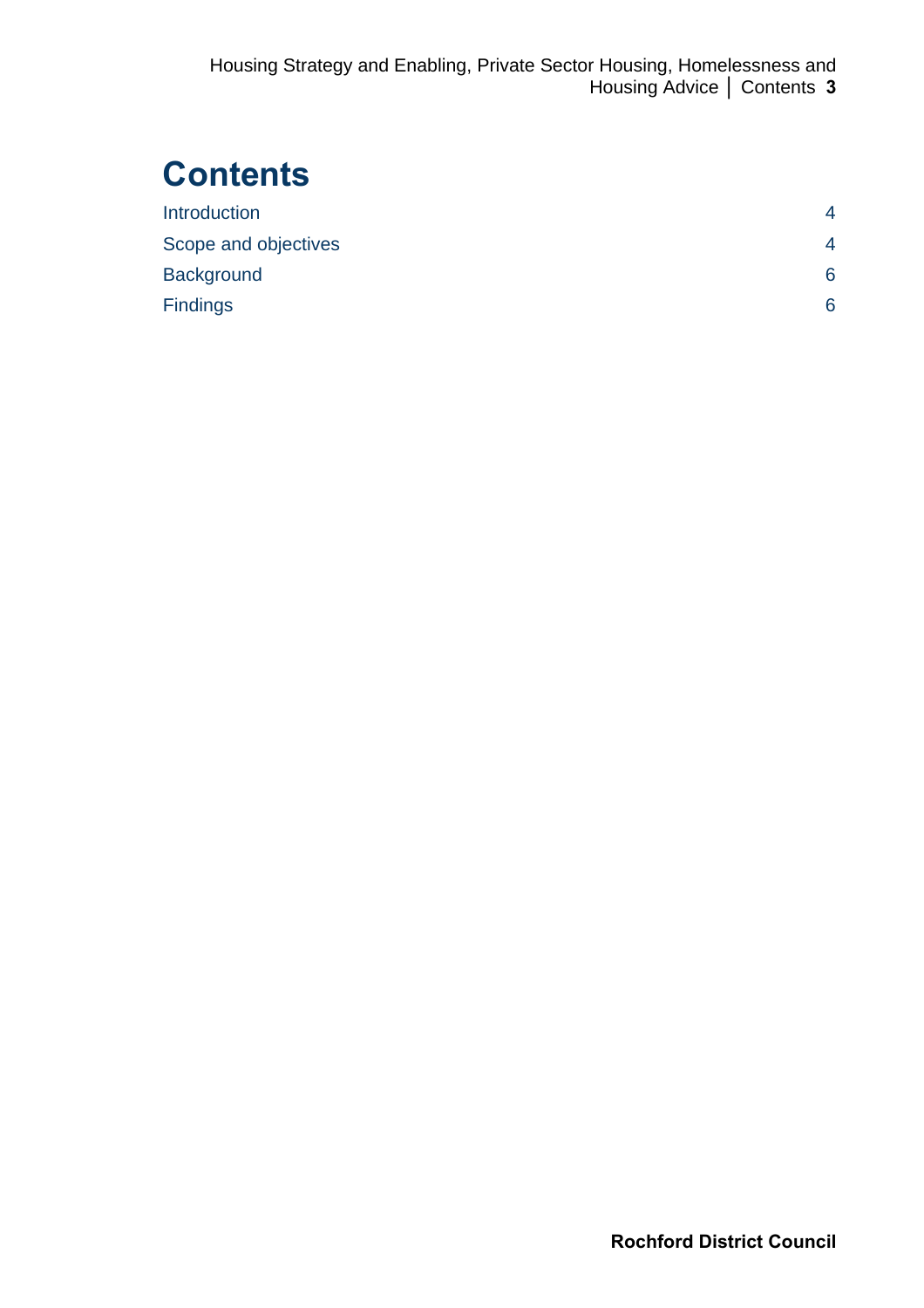**4** Housing Strategy and Enabling, Private Sector Housing, Homelessness and Housing Advice **│** Voluntary Improvement Work

## **Introduction**

- **1** This review was commissioned by Rochford District Council (the Council) as part of the services provided under section 35 of the Audit Commission Act 1998.
- **2** The scope of the work was agreed following a series of meetings between the senior management of the Council's housing department and the Audit Commission.
- **3** In order to carry out the review, the inspector conducted a desktop review of documents provided by the Council, conducted a number of interviews with staff and managers from the Council, contacted outside stakeholders and undertook some reality checks designed to test how users might experience the service.
- **4** Judgements have been made about the services included within the scope, but have not been scored in the manner adopted by the Audit Commission during inspections. In order to assist the Council, suggestions for improvement or areas where there may be concerns have been highlighted during the report.
- **5** This report will not be published, although the Council may wish to share it with its partners.

## **Scope and objectives**

- **6** Following the recent options appraisal exercise, and given the small size of the stock, it is likely that the housing service will be transferring to a registered social landlord (RSL), with the aim being to achieve transfer by early 2007 at the latest. In terms of this exercise, it was agreed that the focus would be on private sector housing and housing strategy, housing advice and homelessness: integral to all of these elements is that of user focus. The specific objectives are as follows.
	- Private sector housing and housing strategy at the time of the last inspection, Rochford was criticised for not having the information available or the building blocks in place to produce an effective housing strategy, and was thus failing in its key strategic role in the district. As has been noted, however, the strategy has now been deemed to be fit for purpose.
	- Given the pressures that remain locally in terms of accessing housing, and the likely transfer of the housing stock in the future, the need for the Council to have a strategy that reflects local need and enables the Council to take the lead in determining and influencing housing provision, this remains a critical area for the Council. With this in mind the inspector will seek to explore with the Council and its partners what is being done to increase the supply of affordable housing; the role the Council plays in its relationship with key RSLs as well as other partner agencies; the development of section 106 sites and agreements and the ways in which the Council is meeting other need, such as that of the population with special needs and the provision of temporary accommodation.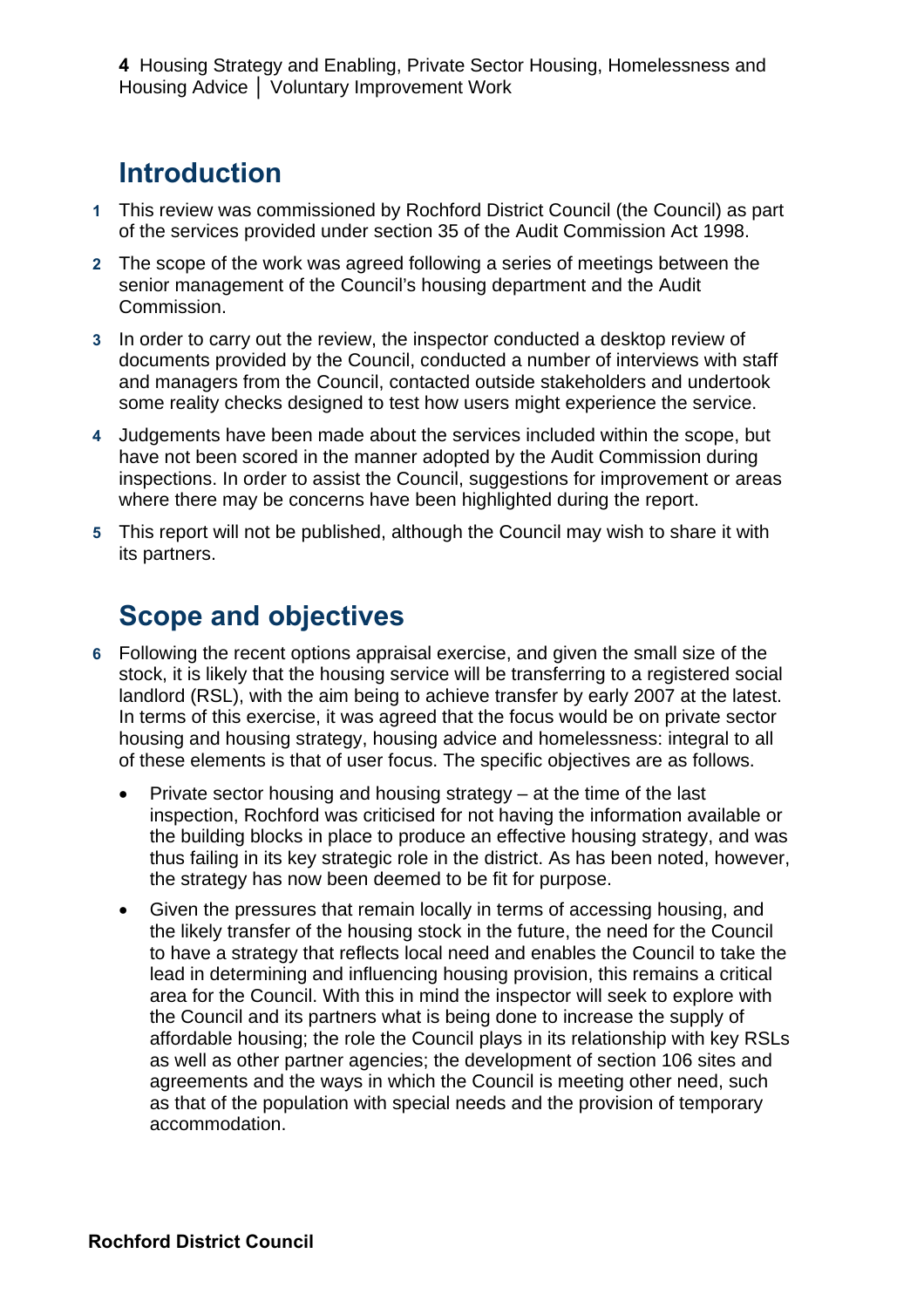- In addition, the inspector will look at how the information that informs the housing needs survey is being kept updated and what is done to ensure that the housing strategy remains a live document that properly informs the activity of the Council in moving into a greater strategic role. In addition, the inspector will want to consider what has been done to update work with, and knowledge of, private sector housing provision in Rochford, concentrating on elements that were highlighted within the previous report, as well as drawing linkages to the work that is being done around empty homes.
- Housing advice and homelessness, and the development of a landlord's forum: while it is acknowledged that there have been developments in the housing advice and homelessness field there remain challenges, such as the reduction in the use of temporary accommodation and the work that the Council is doing to address prevention work in dealing with homelessness and homeless presentations. The homeless strategy was under development when the previous inspection took place and we would wish to see what stage it is currently at, as well as establishing with partners how they view the work that the Council has been carrying out. Housing needs surveys have been carried out which indicate that hidden homelessness has been an issue, and we would wish to see how this is being addressed, as well as work carried out to assess what, if any, impact homelessness prevention has been having for applicants for housing advice.
- **7** The formally agreed scope of the study was modified while the inspector was on site. Originally, the inspector was to have considered how the provision of housing for older people is managed, whether this provision adequately meets needs and work that has been done to reconfigure or decommission sheltered blocks. However, the Council concluded that in the light of other research they had commissioned and of work in progress to address the issues found, the Audit Commission inspector should omit this area of study.
- **8** The study provides:
	- a view about how the private sector and housing strategies can be used to inform the work that the council is doing and seeks to deliver in the future;
	- pointers for improvement and sign post to organisations with positive practices in this respect;
	- a diagnosis of the effectiveness of the services current practices in relation to responding to a diverse range of service users; and
	- a view, where appropriate, of the services' direction of travel in these areas.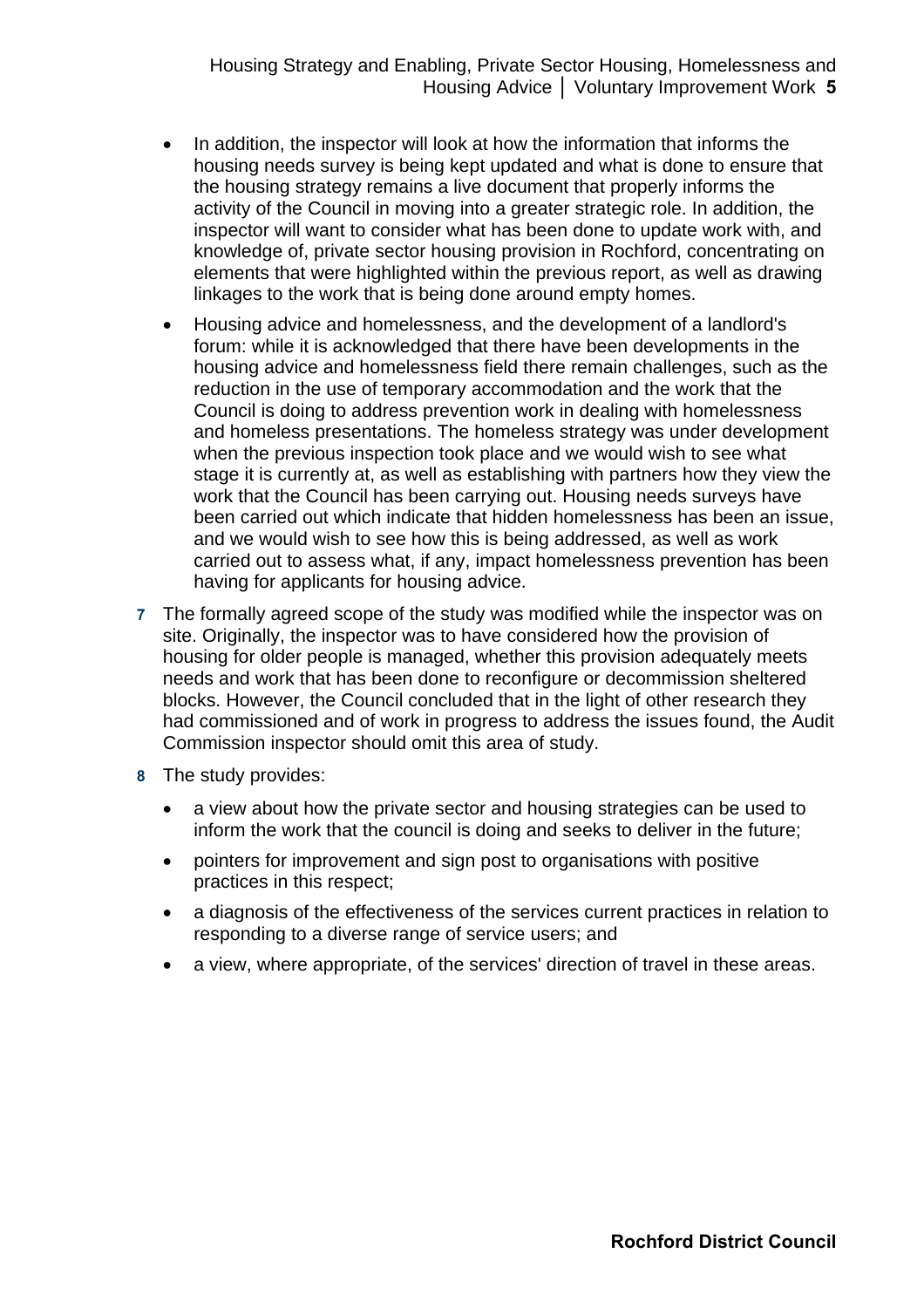**6** Housing Strategy and Enabling, Private Sector Housing, Homelessness and Housing Advice **│** Voluntary Improvement Work

# **Background**

- **9** Rochford DC is a non-metropolitan district council in south east Essex, with a population of about 80,000: less than 1 per cent of the population comes from black and minority ethnic communities, and approximately 17 per cent of the population is over 65. The housing (housing management and strategy) service was last inspected in 2003, when the service was found to be fair but with poor prospects for improvement. At that time, neither the housing strategy nor the business plan had been judged to be fit for purpose.
- **10** Rochford was rated as a weak council under the Comprehensive Performance Assessment and since then there has been considerable work carried out with the Council to facilitate improvement.
- **11** The district council has 39 seats, with the Conservative Party being the largest single group with 32 seats; Liberal Democrats have 4, Labour 1, Independents 1 and the Rochford Residents Party 1.
- **12** Rochford is relatively affluent. Eighty-six per cent of the population are owner occupiers, as compared to a national average of 71 per cent. The unemployment rate is low at just 1 per cent, and there are low levels of deprivation. The housing strategy indicates, however, that there are numbers of concealed households who are unable to afford high local house prices but are not approaching the Council for assistance.
- **13** Many of the criticisms of the last housing report have been addressed, and the service's strategy and business plan have both now been judged to be fit for purpose.

# **Findings**

- **14** A table of findings has been prepared, showing the strengths of the service under each heading, followed by the improvement areas. Incorporated in the table are summary judgements in relation to each service area, followed by a series of recommendations.
- **15** The findings and recommendations are as follows.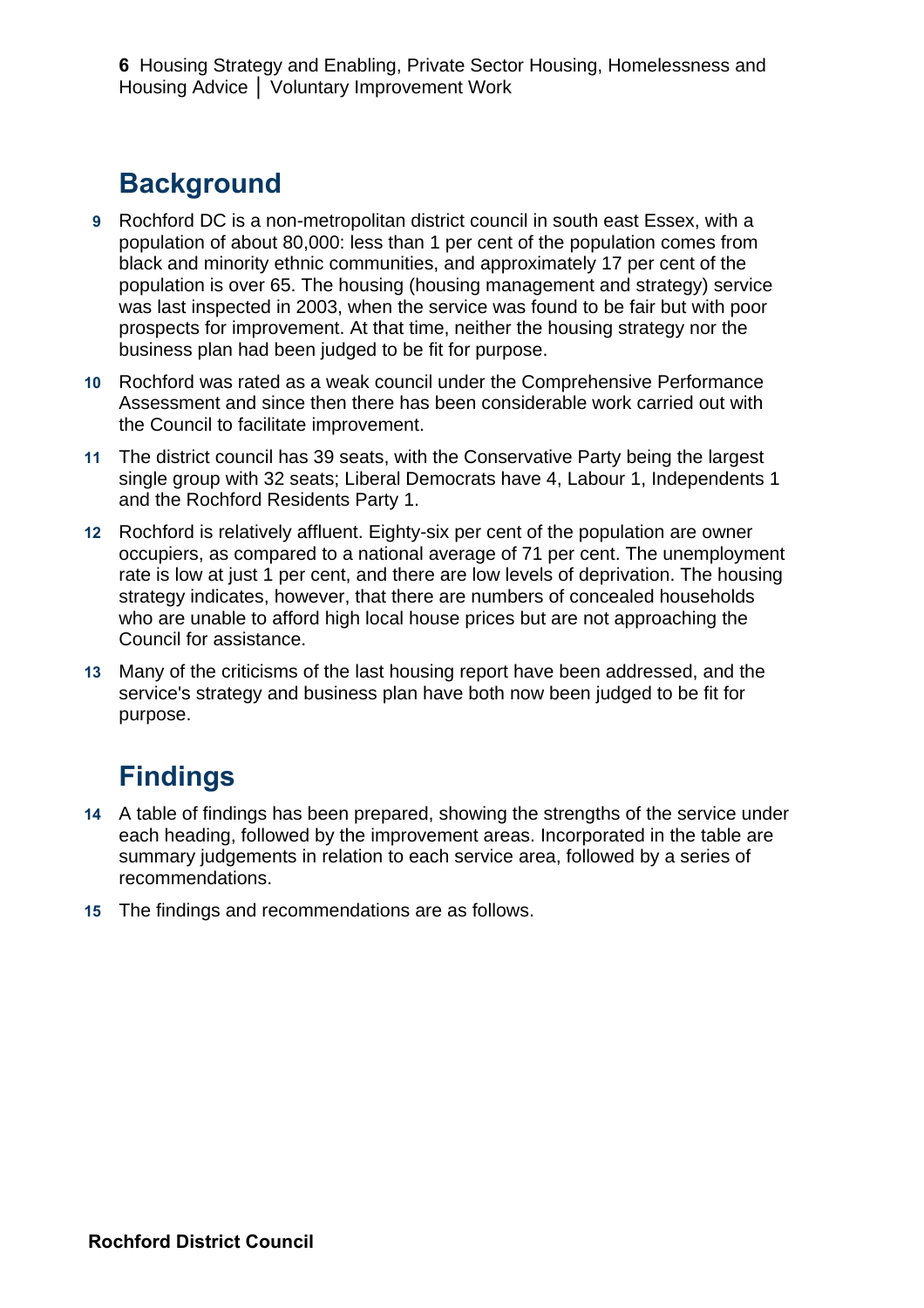| <b>Table 1</b><br><b>Strengths and areas for improvement</b> |  |
|--------------------------------------------------------------|--|
|--------------------------------------------------------------|--|

| Service area                            | <b>Strengths</b>                                                                                                                                                                                                                                                                                                                                                             | <b>Areas for improvement</b>                                                                                                                                                                                                                                                                                                                                                                                                                                                                                                                                                                                                                                                                                                                                                                                                                                                                                                                                                                                                                                                                                               |
|-----------------------------------------|------------------------------------------------------------------------------------------------------------------------------------------------------------------------------------------------------------------------------------------------------------------------------------------------------------------------------------------------------------------------------|----------------------------------------------------------------------------------------------------------------------------------------------------------------------------------------------------------------------------------------------------------------------------------------------------------------------------------------------------------------------------------------------------------------------------------------------------------------------------------------------------------------------------------------------------------------------------------------------------------------------------------------------------------------------------------------------------------------------------------------------------------------------------------------------------------------------------------------------------------------------------------------------------------------------------------------------------------------------------------------------------------------------------------------------------------------------------------------------------------------------------|
| Access to services and<br>customer care | Rochford reception area remodelled, and now<br>presents a welcoming environment with seating<br>area, a range of leaflets and information and<br>pleasant interview rooms.                                                                                                                                                                                                   | No published service standards for private<br>sector services means that customers are not<br>able to judge the quality of service received<br>against realistic expectations.<br>Additional DDA facilities provided at Rayleigh.<br>Lack of interactive housing services on the<br>website and those that do exist, for example<br>rent payment are hard to find.<br>Not easy for people to get clear, consistent<br>information and advice on their housing<br>options. Calls passed between<br>register/homelessness/private sector<br>depending upon nature of enquiry/degree of<br>overlap. For example, mystery shopping<br>request for list of private letting agents -<br>register section advised not available, but<br>homelessness section have one.<br>No comprehensive information pack available<br>to those seeking help with housing.<br>Monitoring of customer satisfaction is<br>inconsistent and not always systematic, for<br>example no monitoring post allocation other<br>than for homeless families.<br>Officers unable to indicate anything that had<br>changed as a result of customer feedback. |
|                                         | Website is welcoming and reasonably intuitive.<br>$\bullet$<br>Service standards in place for planning,<br>homelessness and housing advice.<br>Prompt and pleasant response to mystery<br>shopping housing enquiry – application form<br>posted same day.                                                                                                                    |                                                                                                                                                                                                                                                                                                                                                                                                                                                                                                                                                                                                                                                                                                                                                                                                                                                                                                                                                                                                                                                                                                                            |
|                                         | Plans in place for customer satisfaction survey<br>of applicants.<br>Customer satisfaction monitoring better<br>developed for homelessness and private sector<br>than for applicants.<br>Housing strategy available in other languages<br>and formats.<br>Strategic and landlord roles separated.<br>Accompanied viewings and follow-up post<br>tenancy visits are the norm. |                                                                                                                                                                                                                                                                                                                                                                                                                                                                                                                                                                                                                                                                                                                                                                                                                                                                                                                                                                                                                                                                                                                            |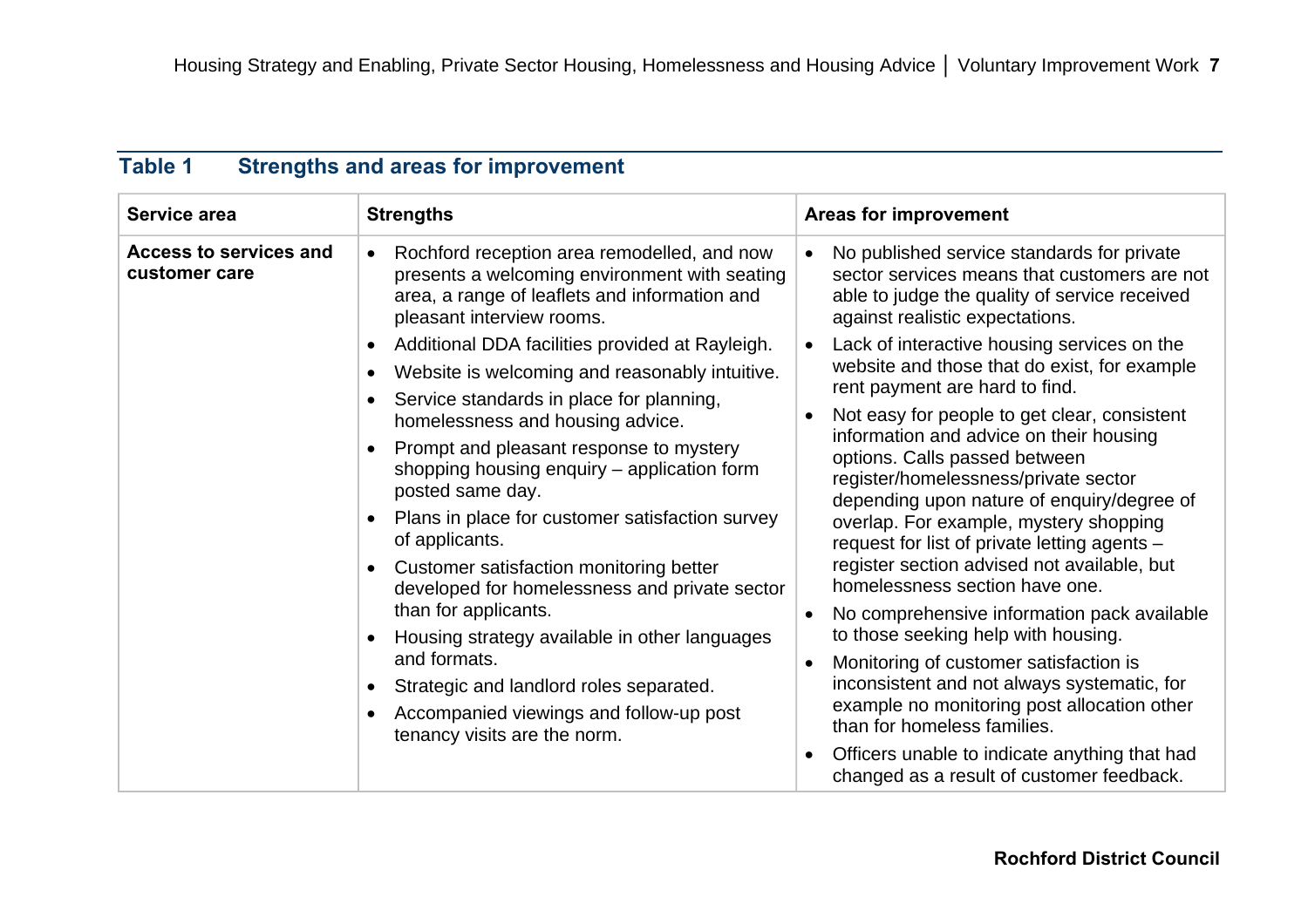| Service area           | <b>Strengths</b>                                                                                                                                                                                                                                                                                                                                                                                                                                                  | <b>Areas for improvement</b>                                                                                                                                                                                                                                                                                                                       |
|------------------------|-------------------------------------------------------------------------------------------------------------------------------------------------------------------------------------------------------------------------------------------------------------------------------------------------------------------------------------------------------------------------------------------------------------------------------------------------------------------|----------------------------------------------------------------------------------------------------------------------------------------------------------------------------------------------------------------------------------------------------------------------------------------------------------------------------------------------------|
|                        | Rayleigh office receptionist welcoming and<br>helpful - gave a leaflet on grants and<br>signposted CAB for more detailed assistance<br>with housing problems.                                                                                                                                                                                                                                                                                                     | Ethnicity information is not consistently<br>collected across all services and is not being<br>used to ensure fair access to services.<br>Rayleigh office staff not able/willing to quote<br>$\bullet$<br>individuals contact names in respect of grants<br>availability or possibilities for low cost<br>ownership. 'Speak to anyone in housing'. |
| <b>Judgements</b>      | The Council has acted upon a number of the recommendations of the previous report, as a result of<br>which access to services has been improved by changes to the physical environment. The functional<br>separation of strategic and landlord services has largely been made but there is more to do to present<br>a more holistic service to people seeking help with housing in order to ensure that frontline staff can<br>present the full range of options. |                                                                                                                                                                                                                                                                                                                                                    |
| <b>Recommendations</b> | Provide a more holistic and comprehensive housing options service:                                                                                                                                                                                                                                                                                                                                                                                                |                                                                                                                                                                                                                                                                                                                                                    |
|                        | develop a culture and environment that will improve the seamlessness of provision of housing<br>options, advice and information;                                                                                                                                                                                                                                                                                                                                  |                                                                                                                                                                                                                                                                                                                                                    |
|                        | provide training and shadowing opportunities for staff that will develop their ability to advise and<br>assist customers across the related services of housing register, homelessness, housing advice<br>and private sector housing;                                                                                                                                                                                                                             |                                                                                                                                                                                                                                                                                                                                                    |
|                        | consider the impact of the stock transfer on allocations and if retention is proposed, bring forward<br>structural changes that will mimic the future separation of responsibility for the allocations policy,<br>nominations and lettings; and                                                                                                                                                                                                                   |                                                                                                                                                                                                                                                                                                                                                    |
|                        | prepare a comprehensive housing options information pack for customers with up to date leaflets<br>own home and details of access to shared and low cost ownership, social and privately rented<br>housing.                                                                                                                                                                                                                                                       | which publicise methods for preventing homelessness, schemes to enable people to remain in their                                                                                                                                                                                                                                                   |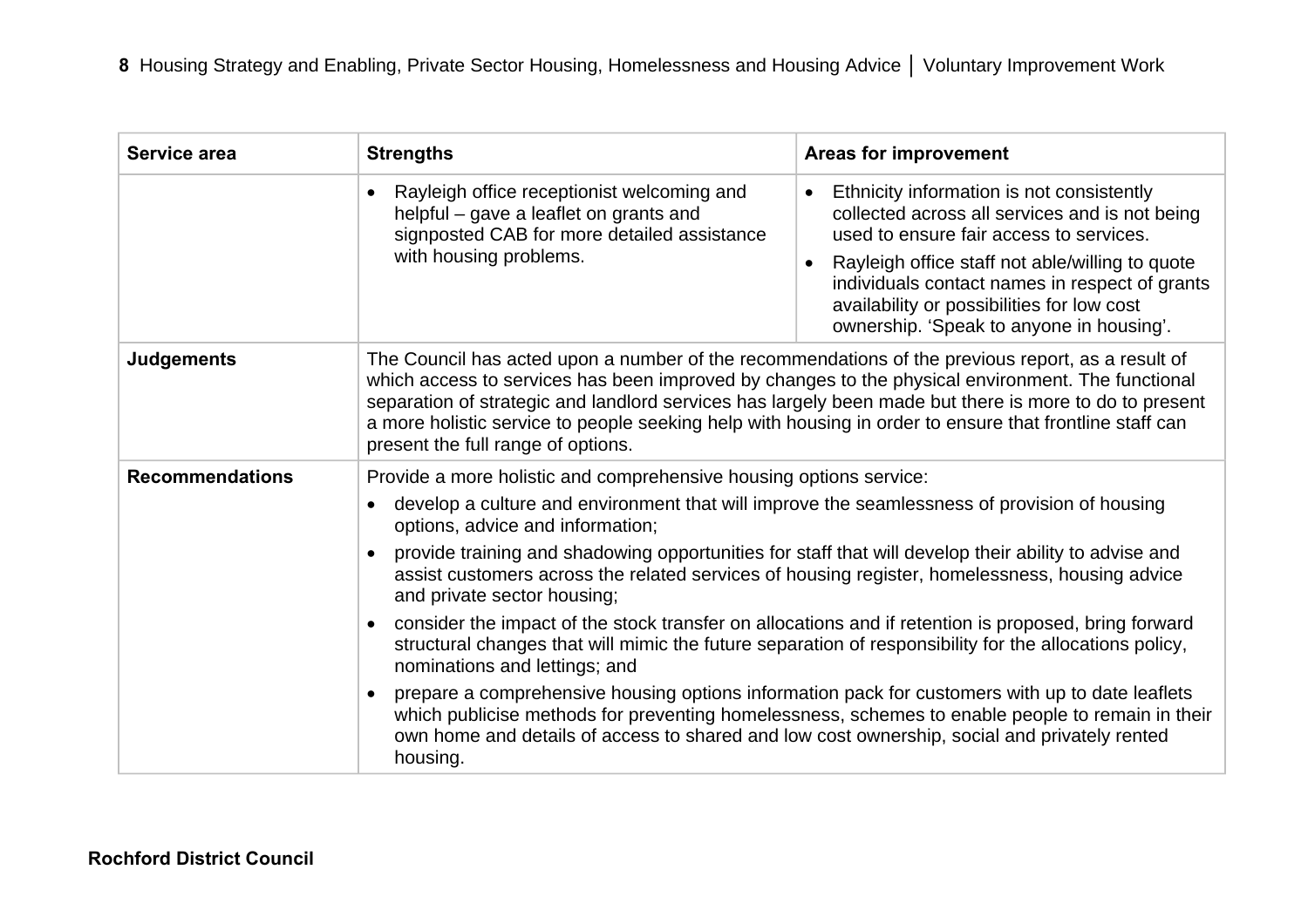| Service area | <b>Strengths</b>                                                                                                                                                                                                                                                                                                                                                                                                                                                                                                                            | Areas for improvement                                                                                                                                                                                                                                                                                                                                                                                                              |  |
|--------------|---------------------------------------------------------------------------------------------------------------------------------------------------------------------------------------------------------------------------------------------------------------------------------------------------------------------------------------------------------------------------------------------------------------------------------------------------------------------------------------------------------------------------------------------|------------------------------------------------------------------------------------------------------------------------------------------------------------------------------------------------------------------------------------------------------------------------------------------------------------------------------------------------------------------------------------------------------------------------------------|--|
|              | Develop a more consistent, systematic and comprehensive approach to customer satisfaction<br>monitoring that enables the council to respond to thematic as well as individual issues. Develop and<br>publish service standards for private sector services. Make use of post tenancy visits and telephone<br>surveys to gain feedback, rather than relying solely on postal surveys which often have a poor<br>response rate. Provide feedback for customers that indicates clearly where their comments have led to<br>changes in service. |                                                                                                                                                                                                                                                                                                                                                                                                                                    |  |
|              | appropriately.                                                                                                                                                                                                                                                                                                                                                                                                                                                                                                                              | Consistently collect and analyse ethnicity information across all services in order to be able to<br>demonstrate that the Council gives fair access to all. Compare results with the population profile of the<br>district and investigate further any indications that some parts of the community are under represented<br>in access to services. Use the information to ensure services are strategically planned and delivered |  |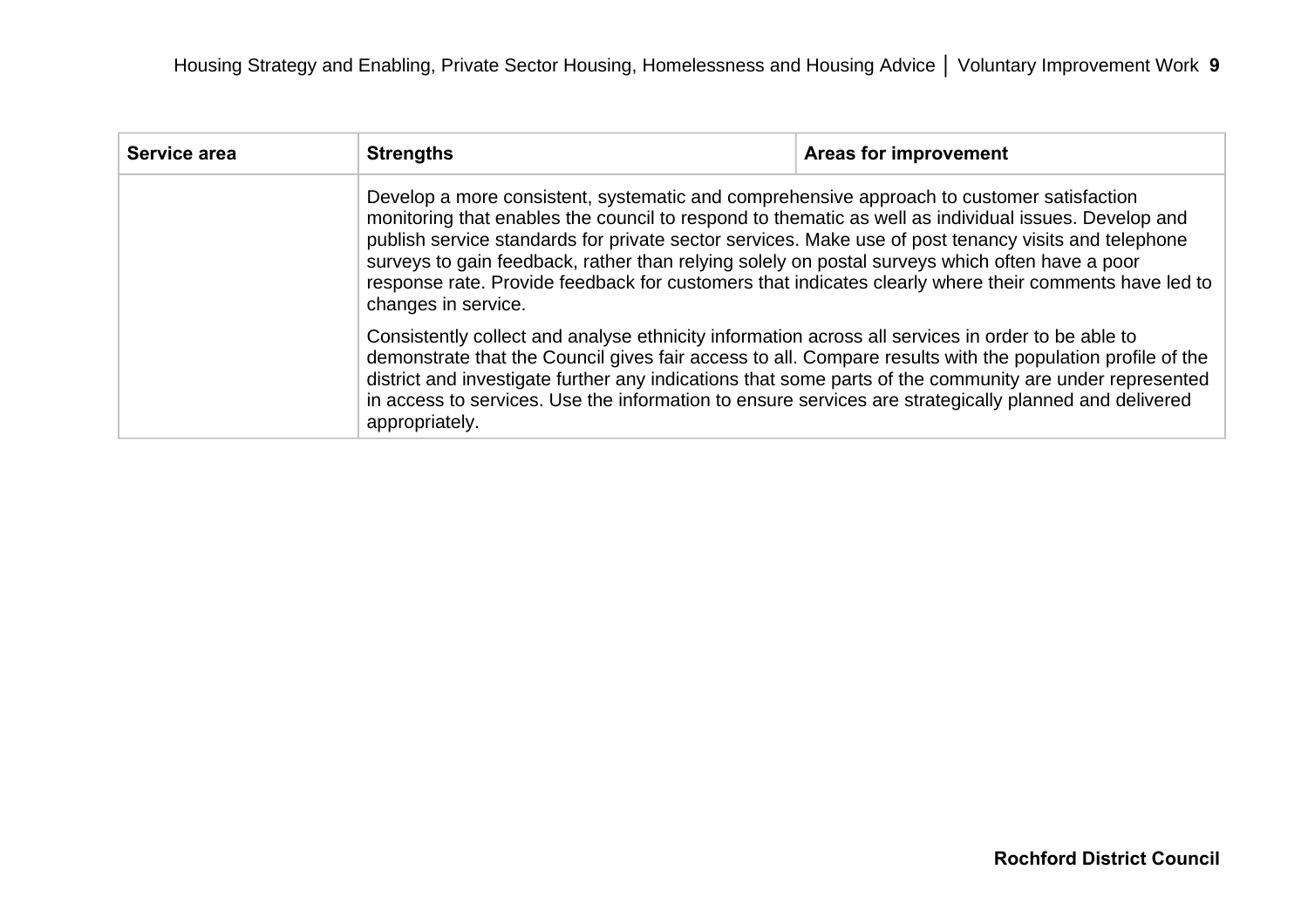| Service area                                   | <b>Strengths</b>                                                                                                                                                                                                                                                                                                                                                                                                                                                                                                                                                                                                                                                                                                                                                                                                                                                                                                                  | <b>Areas for improvement</b>                                                                                                                                                                                                                                                                                                                                                                                                                                                                                                                                                                                                                                                                                                                                                                                                                                                              |
|------------------------------------------------|-----------------------------------------------------------------------------------------------------------------------------------------------------------------------------------------------------------------------------------------------------------------------------------------------------------------------------------------------------------------------------------------------------------------------------------------------------------------------------------------------------------------------------------------------------------------------------------------------------------------------------------------------------------------------------------------------------------------------------------------------------------------------------------------------------------------------------------------------------------------------------------------------------------------------------------|-------------------------------------------------------------------------------------------------------------------------------------------------------------------------------------------------------------------------------------------------------------------------------------------------------------------------------------------------------------------------------------------------------------------------------------------------------------------------------------------------------------------------------------------------------------------------------------------------------------------------------------------------------------------------------------------------------------------------------------------------------------------------------------------------------------------------------------------------------------------------------------------|
| <b>Strategy and enabling,</b><br>housing needs | New district housing needs survey and market<br>appraisal completed October 2004, jointly<br>commissioned with the other districts in the<br>sub-region – each brought their survey to the<br>same level with a consistent approach and data<br>now is truly comparative across the sub-region.<br>From these a sub-regional report was produced<br>drawing all district surveys together, which has<br>informed the sub-regional housing strategy.<br>In future, sub-region agreement for annual<br>update.<br>RDC active participants in sub-regional housing<br>forum – ensuring influence.<br>Housing strategy demonstrates links to<br>national, regional and local priorities and<br>indicates relationship to other internal and<br>external strategies.<br>Five strategic housing priorities set in HS, each<br>with a set of activities defined to support the<br>priority.<br>Current housing strategy to be updated by | Sub-regional housing strategy identifies need<br>for additional 3,000 homes annually across<br>the TGSE sub-region.<br>Housing strategy identifies oversupply of<br>sheltered housing but shortage of general<br>needs housing.<br>House price/income indicators from new<br>needs analysis show 67 per cent of concealed<br>households can't afford to rent, 70 per cent<br>can't afford to buy.<br>The 2004 needs survey identified a total<br>affordable housing need of 393 units annually.<br>Based on projected supply of 102 re-lets of<br>existing stock this results in an outstanding<br>net total need of 291 units annually.<br>Reducing number of voids year-on-year, eg<br>128 in 2003/04 plus 32 nominations made to<br>RSLs – limited ability to respond to needs<br>without development.<br>Limited number of new land or brownfield<br>sites available for development. |
|                                                | June 2006 in light of new housing needs and<br>market analysis.                                                                                                                                                                                                                                                                                                                                                                                                                                                                                                                                                                                                                                                                                                                                                                                                                                                                   | Majority of concealed households are not<br>$\bullet$<br>applying to be on the housing register.                                                                                                                                                                                                                                                                                                                                                                                                                                                                                                                                                                                                                                                                                                                                                                                          |
|                                                |                                                                                                                                                                                                                                                                                                                                                                                                                                                                                                                                                                                                                                                                                                                                                                                                                                                                                                                                   |                                                                                                                                                                                                                                                                                                                                                                                                                                                                                                                                                                                                                                                                                                                                                                                                                                                                                           |
|                                                | Stock option appraisal complete – (stock<br>transfer plans in progress).                                                                                                                                                                                                                                                                                                                                                                                                                                                                                                                                                                                                                                                                                                                                                                                                                                                          | Limited influence by stakeholders in current<br>housing strategy. Consultation only by postal<br>method, with poor response.                                                                                                                                                                                                                                                                                                                                                                                                                                                                                                                                                                                                                                                                                                                                                              |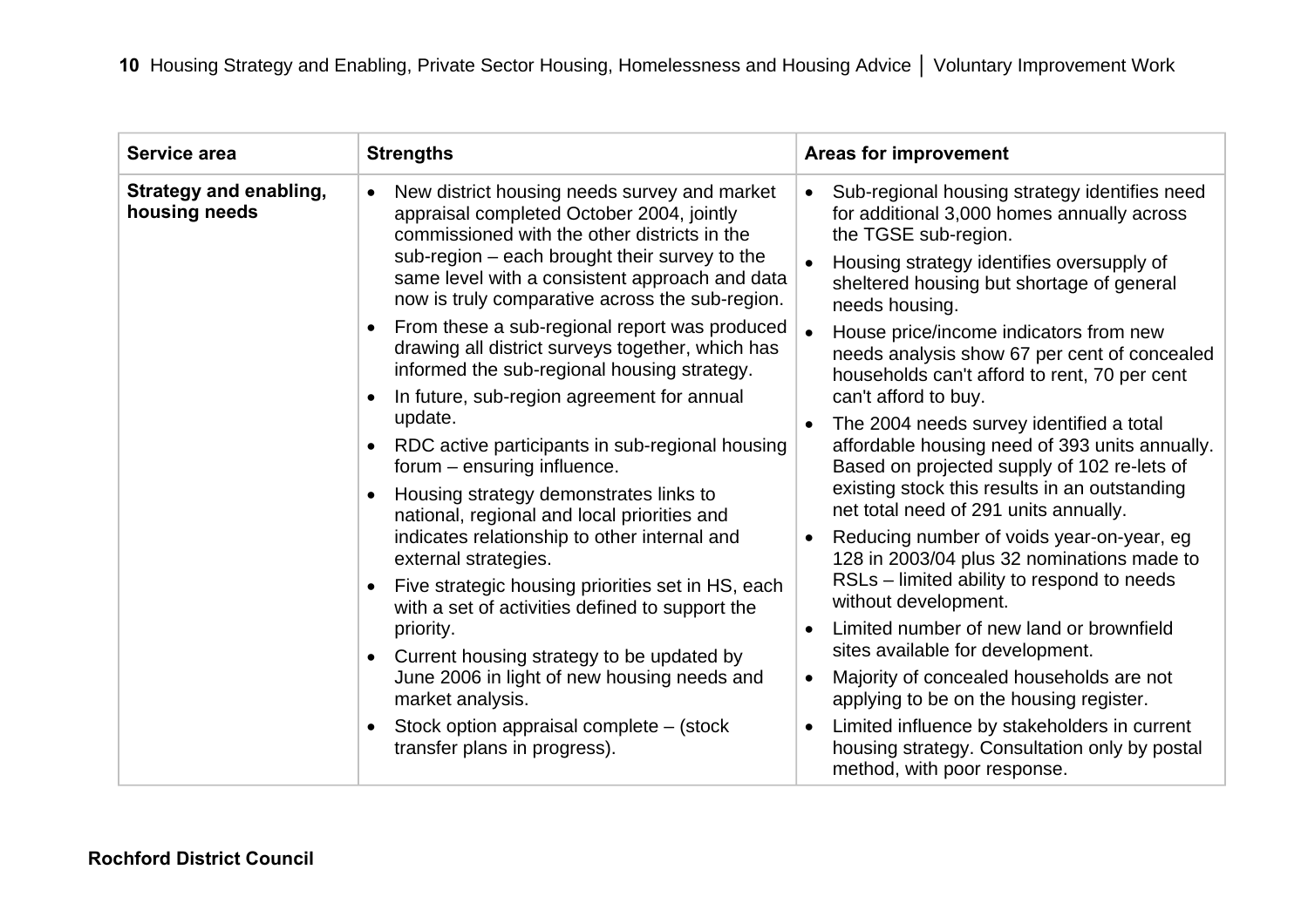| Service area | <b>Strengths</b>                                                                                                                                                                                                                                                                                                                                                                                                                                                                                                                                                                                                                                                                                                                                                                                                                                                                                                                                                                                                                                                                                                                                                                                                                                                               | <b>Areas for improvement</b>                                                                                                                                                                                                                                                                                                                                                                                                                                                                                                                                                                                                                                                                                                                                                                                                                                                                                                                                                       |
|--------------|--------------------------------------------------------------------------------------------------------------------------------------------------------------------------------------------------------------------------------------------------------------------------------------------------------------------------------------------------------------------------------------------------------------------------------------------------------------------------------------------------------------------------------------------------------------------------------------------------------------------------------------------------------------------------------------------------------------------------------------------------------------------------------------------------------------------------------------------------------------------------------------------------------------------------------------------------------------------------------------------------------------------------------------------------------------------------------------------------------------------------------------------------------------------------------------------------------------------------------------------------------------------------------|------------------------------------------------------------------------------------------------------------------------------------------------------------------------------------------------------------------------------------------------------------------------------------------------------------------------------------------------------------------------------------------------------------------------------------------------------------------------------------------------------------------------------------------------------------------------------------------------------------------------------------------------------------------------------------------------------------------------------------------------------------------------------------------------------------------------------------------------------------------------------------------------------------------------------------------------------------------------------------|
|              | RDC's replacement local plan in place (pending<br>new local development documents) recognises<br>need for additional affordable housing of<br>various types. Sets out the Council's planning<br>policy framework against which all planning<br>applications are decided.<br>Replacement local plan indicates that in<br>accordance with PPG3, authorities must<br>negotiate with developers for the inclusion of<br>an element of affordable housing provision on<br>larger sites, either through provision on the site,<br>or through a contribution so that houses can be<br>provided elsewhere in the district where a need<br>has been identified.<br>Various initiatives in place to make best use of<br>housing stock – transfer incentive to downsize,<br>cash incentive for private sector purchase $-$ a<br>number of vacancies generated as a result.<br>Land transfer working party is helping to<br>identify any remaining pockets of land capable<br>of being developed.<br>The Council has produced a local development<br>scheme setting out the timetable for production<br>of the LDF.<br>Development of the housing section of the LDF<br>will provide an opportunity for the council's new<br>housing strategy and needs analysis to inform<br>the content. | The delivery of affordable housing has not<br>been a high corporate priority to date. The<br>housing strategy is the only corporate<br>document that places a high priority on the<br>need to provide additional affordable housing<br>through section 106 planning negotiations or<br>with funding from the Housing Corporation/<br>Regional Housing Board. Other corporate<br>documents, for example the BVPP, make only<br>short reference to affordable housing.<br>In new residential development schemes of<br>more than 25 dwellings or residential sites of 1<br>hectare or more, the local planning authority<br>expects not less than 15 per cent of the new<br>dwellings to be provided as affordable housing<br>to meet local needs. This target percentage is<br>very low and even then only applies to larger<br>sites.<br>Planning policy sets no thresholds for smaller<br>sites which are able to be developed with no<br>affordable housing contribution at all. |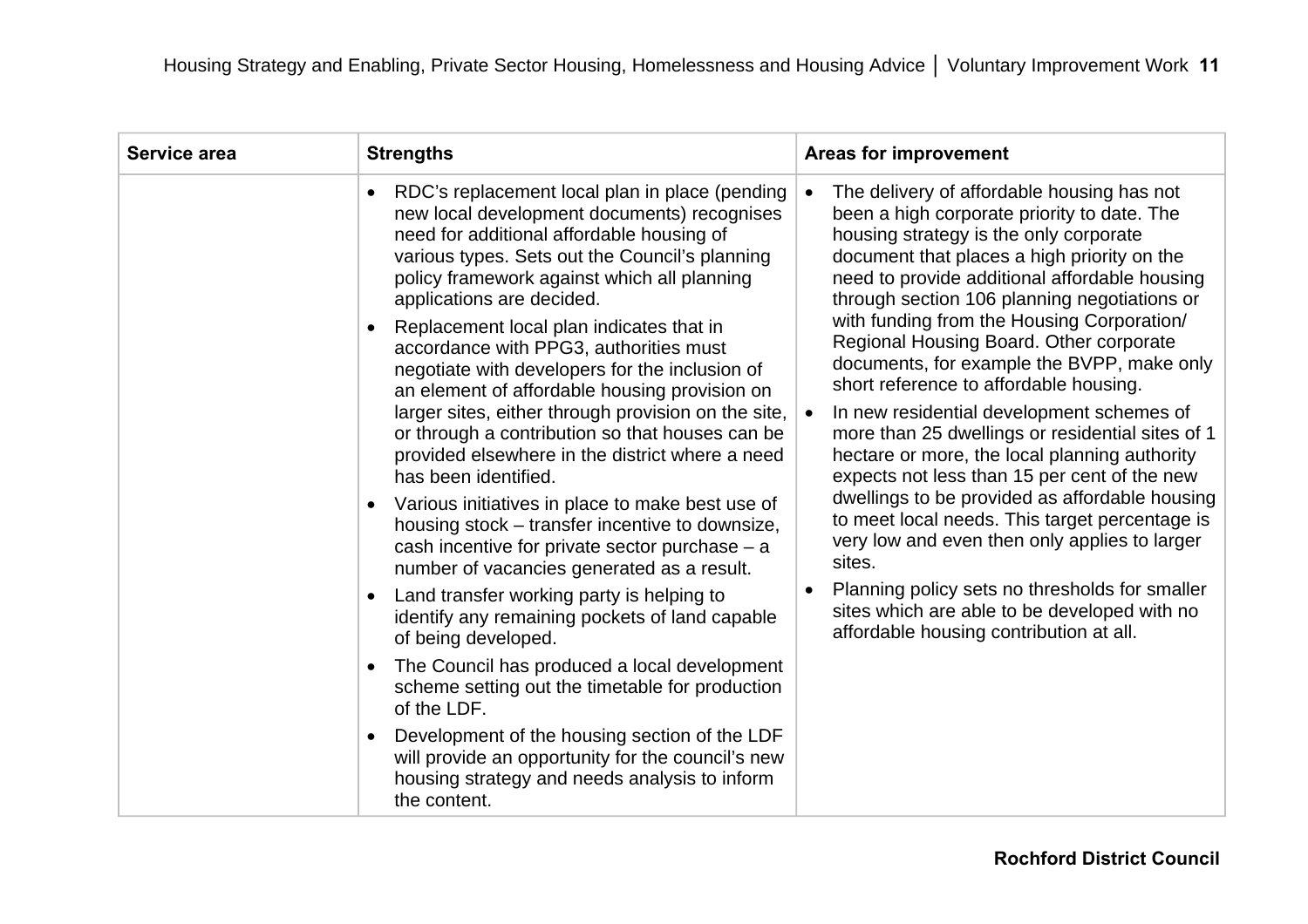| Service area | <b>Strengths</b>                                                                                                                                                                                                                                                                                                                                                                                                                                                                                                                                                                                                                                                                                                                                                                                                                                                                                                                                                                                            | <b>Areas for improvement</b>                                                                                                                                                                                                                                                                                                                                                                                                                                                                                                                                                                                                                                                                                                                                                                                                                                                                                                                                                                                                                                                                                                                                                                                                                                            |
|--------------|-------------------------------------------------------------------------------------------------------------------------------------------------------------------------------------------------------------------------------------------------------------------------------------------------------------------------------------------------------------------------------------------------------------------------------------------------------------------------------------------------------------------------------------------------------------------------------------------------------------------------------------------------------------------------------------------------------------------------------------------------------------------------------------------------------------------------------------------------------------------------------------------------------------------------------------------------------------------------------------------------------------|-------------------------------------------------------------------------------------------------------------------------------------------------------------------------------------------------------------------------------------------------------------------------------------------------------------------------------------------------------------------------------------------------------------------------------------------------------------------------------------------------------------------------------------------------------------------------------------------------------------------------------------------------------------------------------------------------------------------------------------------------------------------------------------------------------------------------------------------------------------------------------------------------------------------------------------------------------------------------------------------------------------------------------------------------------------------------------------------------------------------------------------------------------------------------------------------------------------------------------------------------------------------------|
|              | LP indicates a need for 4,600 homes to be<br>developed between 2001 and 2021, which will<br>mean that some larger land sites will inevitably<br>have to be released from green belt for housing<br>land, representing an opportunity for affordable<br>housing.<br>One commuted sum received - £180,000.<br>Successful ADP round 2003 to 2006 secured<br>£3.65 million from HC for affordable housing.<br>Total of 89 affordable homes completed or<br>nearing completion in the period 2003 to 2006<br>including:<br>supported housing schemes developed in<br>line with Essex's SP strategy;<br>additional units of accommodation for extra<br>care (30), DV (5), LD (6) and expansion of<br>intermediate care provision, for example<br>'step-up step-down' also, 22 rented<br>(Hardwick House) and 27 (Reads Nursery)<br>plus two units for move on; and<br>• shared ownership homes delivered through<br>S <sub>106</sub> .<br>RDC has also contributed land free of charge<br>for affordable housing. | The Thames Gateway growth area has few<br>implications in terms of housing in the<br>Rochford district and cannot therefore be used<br>as a driver for the provision of additional<br>affordable housing. Only a small part of the<br>district around Southend airport is included<br>and no housing land is affected by the<br>designation. The Council sees Thames<br>Gateway as an opportunity but mainly in<br>respect of green space and tourism aspects.<br>View of housing inspector that the<br>replacement local plan suggests a higher<br>emphasis on the protection of green belt and<br>the natural and built environment than on the<br>provision of additional housing.<br>List of RDC publications significantly affecting<br>the preparation of the Rochford district<br>replacement local plan does not include the<br>housing strategy (but does include a<br>document on playing pitches).<br>Previous planning policy resisted the notion of<br>rural exemption sites, but there is a new policy<br>in the replacement local plan which allows<br>them where local communities provide<br>background justification. No sites have yet<br>come forward to benefit from the new policy.<br>Completions achieved fall far short of<br>identified need. |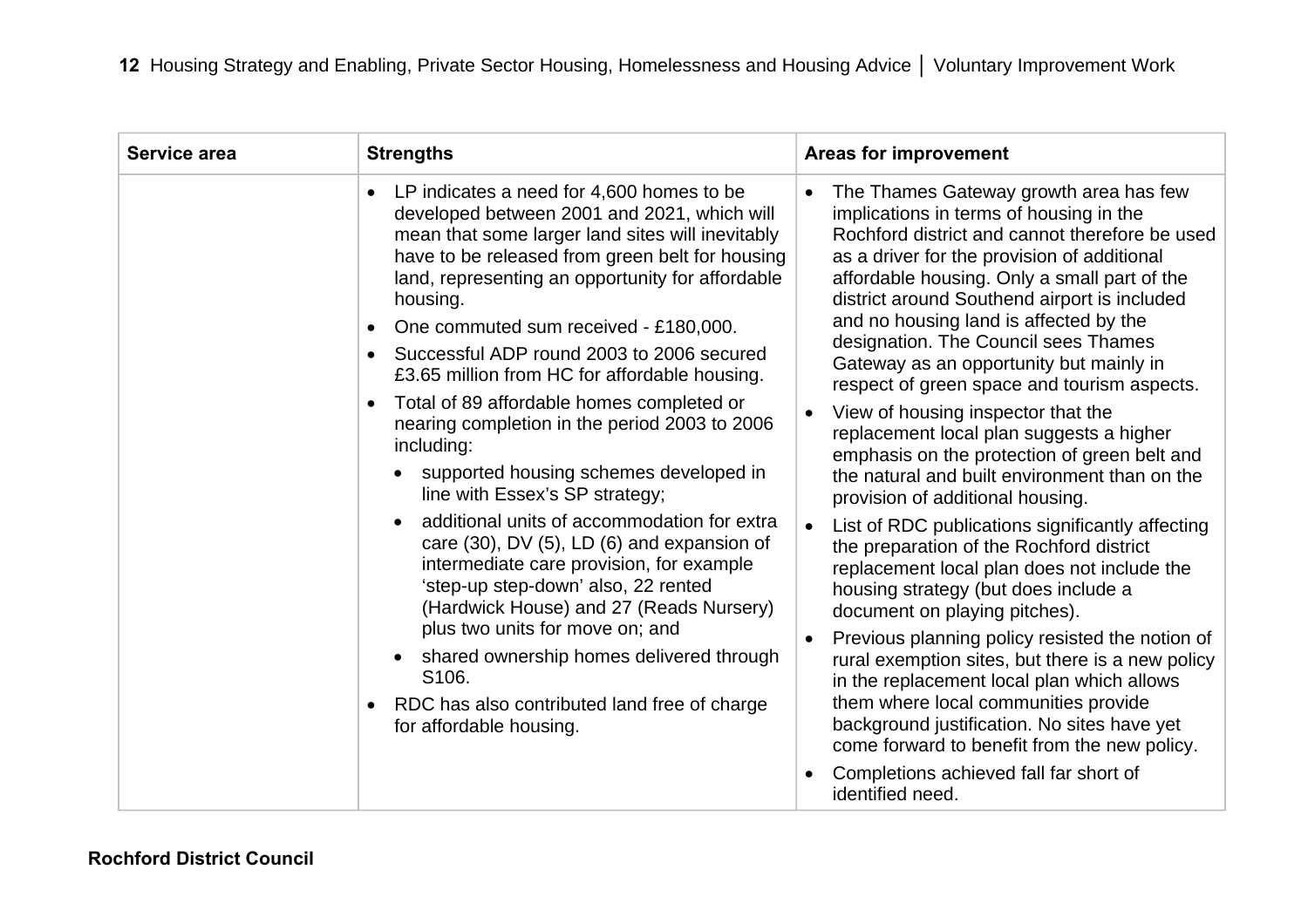| Service area | <b>Strengths</b>                                                                                                                                                                                                                                                                                                                                                                                                                                                                                                                                                                                                                                                                                              | <b>Areas for improvement</b>                                                                                                                                                                                                                                                                                                                                                                                                                                                                                                                                                                                                                                                                                                                                                                                                                                                                                                                                                                                                                                                                                                                        |
|--------------|---------------------------------------------------------------------------------------------------------------------------------------------------------------------------------------------------------------------------------------------------------------------------------------------------------------------------------------------------------------------------------------------------------------------------------------------------------------------------------------------------------------------------------------------------------------------------------------------------------------------------------------------------------------------------------------------------------------|-----------------------------------------------------------------------------------------------------------------------------------------------------------------------------------------------------------------------------------------------------------------------------------------------------------------------------------------------------------------------------------------------------------------------------------------------------------------------------------------------------------------------------------------------------------------------------------------------------------------------------------------------------------------------------------------------------------------------------------------------------------------------------------------------------------------------------------------------------------------------------------------------------------------------------------------------------------------------------------------------------------------------------------------------------------------------------------------------------------------------------------------------------|
|              | VFM achieved with £375,000 capital funding<br>$\bullet$<br>which delivered six purchased units and<br>five existing from Springboard HA for use as<br>TA Nomination rights for 5 GN units secured<br>just outside border as result of joint bidding with<br>an HA and Castle Point BC.<br>In past, RDC has contributed capital funding to<br>the development of affordable housing, for<br>example current year £150,000 (bidding in<br>progress best bid so far will deliver four units) -<br>but £0 for 2006/07.<br>ADP bidding round in progress for 2006 to<br>$\bullet$<br>2008. RDC has supported six bids to a value of<br>£3,031,436 which, if approved, will deliver 68<br>homes over the two years. | Nomination agreements in place but not<br>$\bullet$<br>monitored for compliance - RDC cannot be<br>sure it is receiving full entitlement.<br>Forty-three units of key worker<br>accommodation developed (S106) at the<br>former Park School site - but without clear<br>needs analysis to justify it - officers had to<br>generate demand by approaching schools,<br>hospitals etc.<br>The Council provides limited guidance to<br>$\bullet$<br>developers about what it is seeking through<br>S106 developments.<br>Responsibility for negotiation of S106<br>$\bullet$<br>agreements lies with development control<br>officers who have no ongoing interest in the<br>outcome.<br>Enabling officer not sufficiently engaged with<br>planning in terms of driving the requirements<br>for S106 and ensuring that what is delivered<br>meets the needs in terms of numbers, size,<br>type etc.<br>In practice developers have offered the<br>minimum contribution of affordable housing<br>and there has been little, if any, defence or<br>challenge presented by the Council.<br>No proactive target set for new build/<br>acquisition programme. |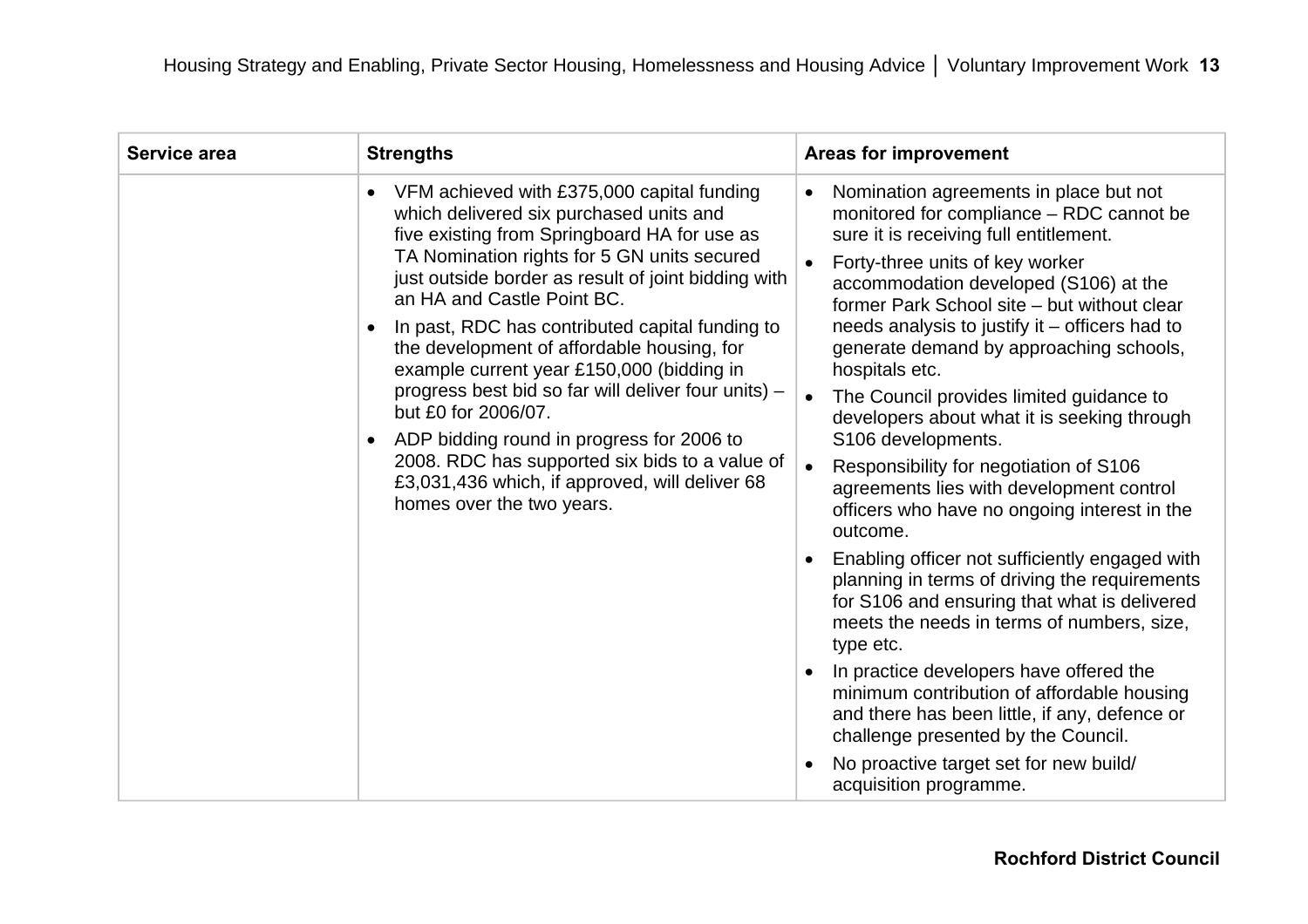| Service area | <b>Strengths</b> | <b>Areas for improvement</b>                                                                                                                                                                                                                                                                                                                                 |
|--------------|------------------|--------------------------------------------------------------------------------------------------------------------------------------------------------------------------------------------------------------------------------------------------------------------------------------------------------------------------------------------------------------|
|              |                  | HS action plan generally SMART but some<br>outcomes have inadequate tools for<br>measurement.                                                                                                                                                                                                                                                                |
|              |                  | Replacement local plan, saying 'the local<br>planning authority will require the use of the<br>upper floors of shops and other commercial<br>premises as self-contained living<br>accommodation, except in cases where the<br>accommodation would provide a poor living<br>environment for various reasons'. How has<br>this policy translated into reality? |
|              |                  | 'Living over the shop' policy in the LP, which<br>promotes more use of commercial buildings<br>within town centres for residential use of the<br>upper floors, has not translated into reality.<br>Responsibility for delivery not allocated to<br>individual officers.                                                                                      |
|              |                  | There is a standard communication from<br>planning to housing in the event of a major<br>planning application, asking for comments but<br>there is doubt as to whether this is sent to, or<br>received by, the most appropriate officer and<br>this opportunity for comment has not been<br>well used.                                                       |
|              |                  | Limited use of rural enabler.                                                                                                                                                                                                                                                                                                                                |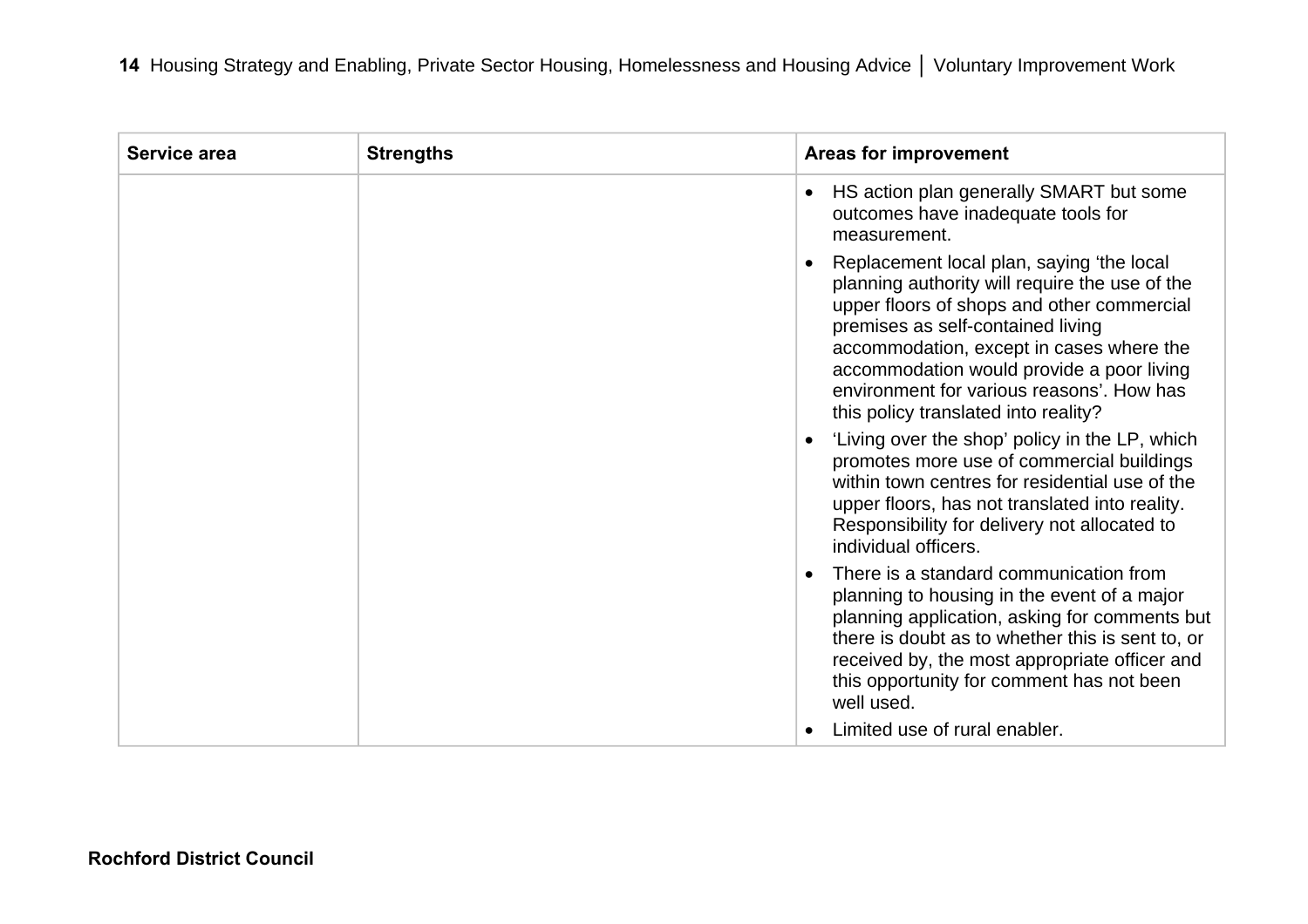| Service area      | <b>Strengths</b>                                                                                                                                                                                                                                                                                                                                                                                                                                                                                                                                                                                                                                                                                                                            | <b>Areas for improvement</b>                                                                                                                                                                                                                                                                                            |  |
|-------------------|---------------------------------------------------------------------------------------------------------------------------------------------------------------------------------------------------------------------------------------------------------------------------------------------------------------------------------------------------------------------------------------------------------------------------------------------------------------------------------------------------------------------------------------------------------------------------------------------------------------------------------------------------------------------------------------------------------------------------------------------|-------------------------------------------------------------------------------------------------------------------------------------------------------------------------------------------------------------------------------------------------------------------------------------------------------------------------|--|
| <b>Judgements</b> | The delivery of affordable housing has not been a high corporate priority to date. The Council defines<br>'affordable housing' as housing that is provided, with subsidy, for local people who are unable to<br>resolve their housing needs in the private sector because of the relationship between housing costs<br>and incomes. Despite clear evidence that high numbers of households fall into this category, the<br>Council has not maximised opportunities to deliver additional affordable housing, for example the<br>targets and thresholds in the current local plan are not challenging in relation to these levels of housing<br>need.                                                                                        |                                                                                                                                                                                                                                                                                                                         |  |
|                   | revisit the thresholds.                                                                                                                                                                                                                                                                                                                                                                                                                                                                                                                                                                                                                                                                                                                     | The housing and planning departments have not worked closely together in developing understanding<br>of the housing market, as a result of which their respective policies are not well joined up or coherent.<br>For example, the review and replacement of the local plan was a missed opportunity for the Council to |  |
|                   | Renewable energy and energy efficiency is a growing agenda item for both housing and planning – this<br>is another area where joint working has the potential to deliver better results.                                                                                                                                                                                                                                                                                                                                                                                                                                                                                                                                                    |                                                                                                                                                                                                                                                                                                                         |  |
|                   | opportunity to reshape the market in the future.                                                                                                                                                                                                                                                                                                                                                                                                                                                                                                                                                                                                                                                                                            | The current local plan is unlikely to deliver much affordable housing and the LDF is the next major                                                                                                                                                                                                                     |  |
|                   | The number of concealed households in housing need who are nevertheless not coming forward to<br>register with the Council indicates that the Council is not seen as providing a range of alternative<br>options, but simply as a provider of rented housing which is commonly known to be in short supply.<br>Possibly for the same reason, individuals in housing need are not approaching their local councillors<br>for assistance and thus the issues are not immediately apparent to the elected membership.<br>There has been some work to consider the issues of low demand sheltered housing, as a result of<br>which the Council has recognised that only approximately half its schemes are viable for ongoing<br>sheltered use. |                                                                                                                                                                                                                                                                                                                         |  |
|                   |                                                                                                                                                                                                                                                                                                                                                                                                                                                                                                                                                                                                                                                                                                                                             |                                                                                                                                                                                                                                                                                                                         |  |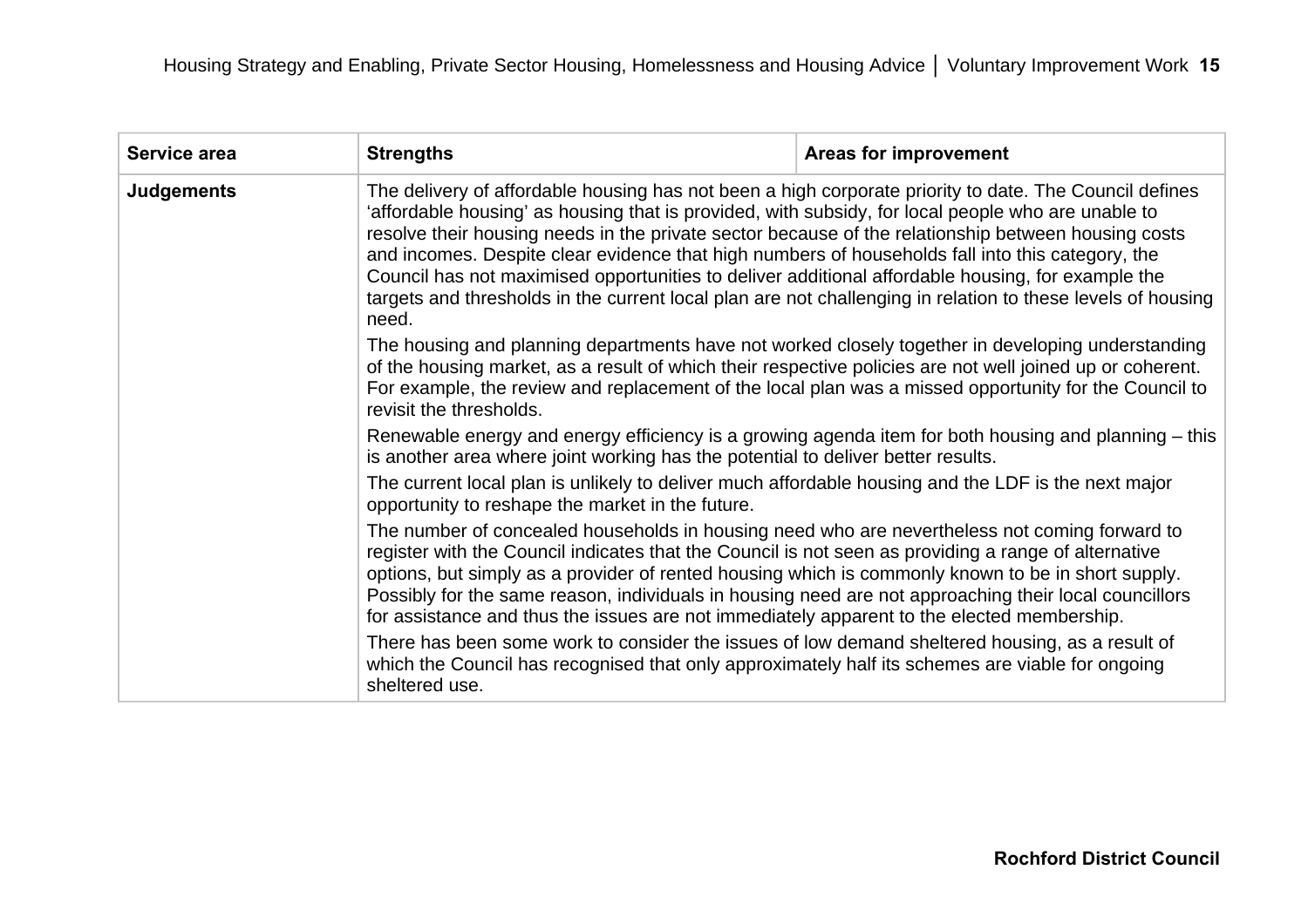| Service area           | <b>Strengths</b>                                                                                                                                                                                                                                                                                                                                                                                                                                                                                         | <b>Areas for improvement</b>                                                                                                                                                                                                                                                                                                                                                                                                                                                                                         |  |
|------------------------|----------------------------------------------------------------------------------------------------------------------------------------------------------------------------------------------------------------------------------------------------------------------------------------------------------------------------------------------------------------------------------------------------------------------------------------------------------------------------------------------------------|----------------------------------------------------------------------------------------------------------------------------------------------------------------------------------------------------------------------------------------------------------------------------------------------------------------------------------------------------------------------------------------------------------------------------------------------------------------------------------------------------------------------|--|
| <b>Recommendations</b> | From the elected membership, appoint a 'champion' for housing. Undertake a programme of training<br>and awareness-raising for members to break down negative perceptions of affordable housing and to<br>ensure members are aware of the high needs for housing which are currently hidden. Provide stronger<br>community leadership by working with housing associations, developers and other stakeholders to<br>provide a clearer message to local communities about the need for affordable housing. |                                                                                                                                                                                                                                                                                                                                                                                                                                                                                                                      |  |
|                        | Maximise the opportunity presented by the development of the housing section of the LDF by;                                                                                                                                                                                                                                                                                                                                                                                                              |                                                                                                                                                                                                                                                                                                                                                                                                                                                                                                                      |  |
|                        |                                                                                                                                                                                                                                                                                                                                                                                                                                                                                                          | using the Council's new housing strategy and needs analysis to inform the content - specifying<br>housing requirements, including affordable housing for each site, for example the minimum density,<br>types of housing and number of bedrooms needed;<br>ensuring that housing is in a position to match the key dates and milestones set out in the local<br>development scheme in order to have the maximum influence; and                                                                                       |  |
|                        |                                                                                                                                                                                                                                                                                                                                                                                                                                                                                                          |                                                                                                                                                                                                                                                                                                                                                                                                                                                                                                                      |  |
|                        | working with planning colleagues to propose a large increase to the percentage of affordable<br>housing required on development sites and a reduction of current site size thresholds.                                                                                                                                                                                                                                                                                                                   |                                                                                                                                                                                                                                                                                                                                                                                                                                                                                                                      |  |
|                        | output, should take the lead role.                                                                                                                                                                                                                                                                                                                                                                                                                                                                       | Consider whether the development control officers should continue to have responsibility for<br>negotiation of S106 agreements or whether housing, with a greater vested interest in maximising the<br>Improve the advice and guidance given to developers about what the Council will require in terms of<br>S106 agreements by working with planning to develop design briefs for developers and RSL's to<br>design schemes which meet the Council's overall strategic housing objectives. Ensure these briefs are |  |
|                        | followed.                                                                                                                                                                                                                                                                                                                                                                                                                                                                                                |                                                                                                                                                                                                                                                                                                                                                                                                                                                                                                                      |  |
|                        | Research why concealed households are not joining the housing register and use this information to<br>help shape the structure and delivery of the more holistic housing options service recommended<br>earlier.<br>Consider how excess sheltered housing schemes might serve the needs of other housing needs<br>groups by redesignation and/or remodelling.                                                                                                                                            |                                                                                                                                                                                                                                                                                                                                                                                                                                                                                                                      |  |
|                        |                                                                                                                                                                                                                                                                                                                                                                                                                                                                                                          |                                                                                                                                                                                                                                                                                                                                                                                                                                                                                                                      |  |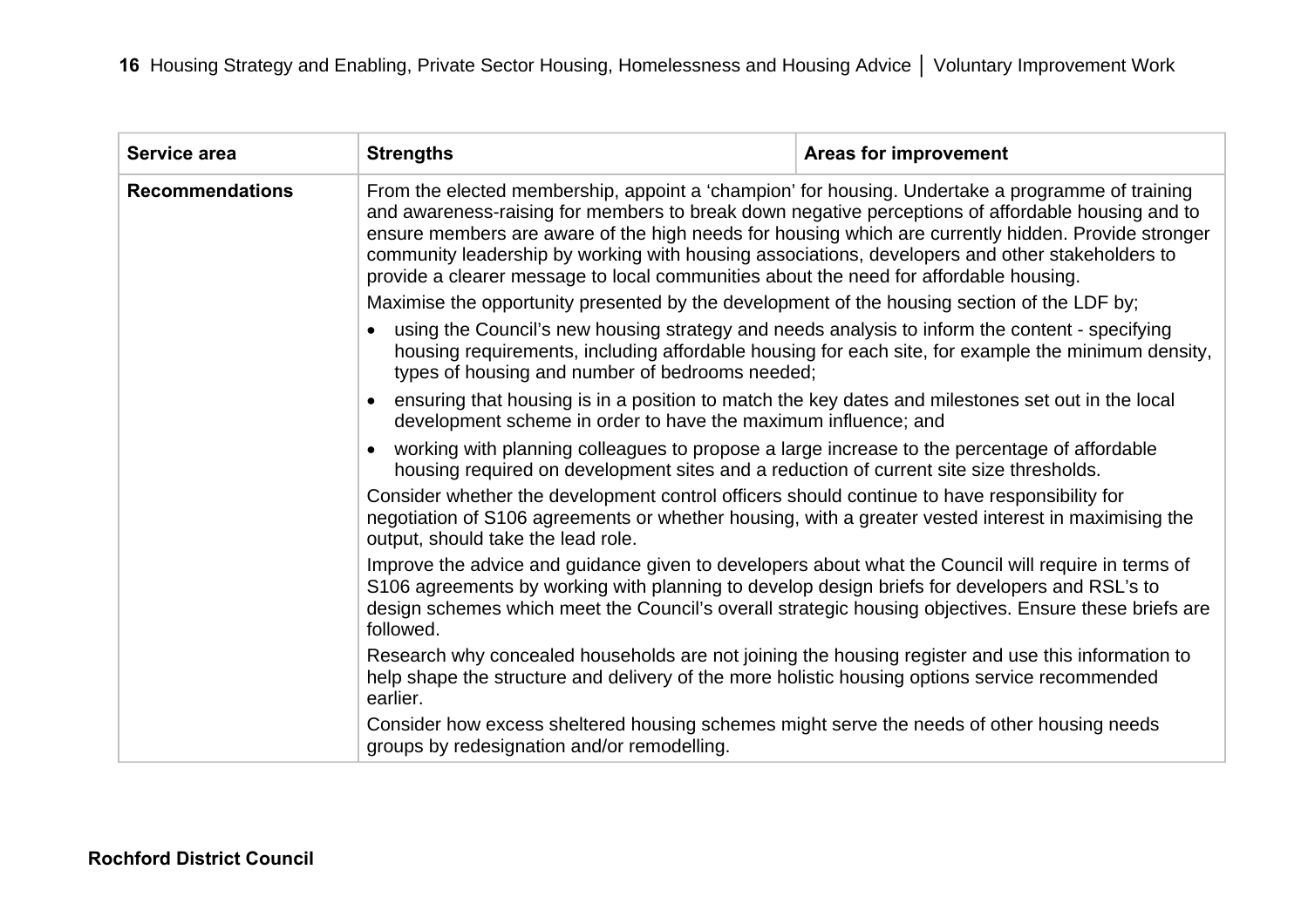| Service area                  | <b>Strengths</b>                                                                                                                                                                                                                                                                                                                                                                                                                                                                                                                                                                                                                                                                                                                                                                                                                                                                                                                                                                                                                                                          | <b>Areas for improvement</b>                                                                                                                                                                                                                                                                                                                                                                                                                                                                                                                                                                                                                                                                                                                                                                                                                                                                                                                                                                                                                                                                                                                                                                                                                                                                                       |
|-------------------------------|---------------------------------------------------------------------------------------------------------------------------------------------------------------------------------------------------------------------------------------------------------------------------------------------------------------------------------------------------------------------------------------------------------------------------------------------------------------------------------------------------------------------------------------------------------------------------------------------------------------------------------------------------------------------------------------------------------------------------------------------------------------------------------------------------------------------------------------------------------------------------------------------------------------------------------------------------------------------------------------------------------------------------------------------------------------------------|--------------------------------------------------------------------------------------------------------------------------------------------------------------------------------------------------------------------------------------------------------------------------------------------------------------------------------------------------------------------------------------------------------------------------------------------------------------------------------------------------------------------------------------------------------------------------------------------------------------------------------------------------------------------------------------------------------------------------------------------------------------------------------------------------------------------------------------------------------------------------------------------------------------------------------------------------------------------------------------------------------------------------------------------------------------------------------------------------------------------------------------------------------------------------------------------------------------------------------------------------------------------------------------------------------------------|
| <b>Private sector housing</b> | Historic lack of capacity for private sector<br>function addressed and full team put in place<br>during 2005.<br>RDC grant aids the Rochford and Rayleigh<br>Citizens Advice Bureau which provides advice<br>to local residents including debt counselling<br>and advice on housing matters.<br>Average SAP rating for private sector stock<br>62.9 - above national average.<br>Register of empty properties in place.<br>Benchmarking group set up with other districts<br>and County OTs to agree target times for<br>different elements of the DFG process and to<br>track 'real time' waiting experience of clients.<br>Baseline data established, beginning to see<br>trends.<br>PS renewal and DFG budget targeted to those<br>in greatest need using financial checks and<br>vulnerability criteria.<br>Partnerships with external stakeholders to<br>promote energy efficiency.<br>Preparation for HHSRS – staff trained on the<br>rating and enforcement system.<br>Plans to work with other districts on worked<br>examples to ensure consistency of approach. | Private sector housing strategy out-of-date.<br>$\bullet$<br>Last private sector house condition survey<br>done in $2002 - as a result$ , the Council does<br>not have an accurate current baseline upon<br>which to base strategy and resource allocation<br>for the future. For example, no ability to link<br>stock condition to vulnerability of occupiers.<br>2002 survey found 2.7 per cent unfitness.<br>$\bullet$<br>Target (in PS strategy) to complete empty<br>homes strategy by April 2005 but this is still<br>work in progress and draft document quite<br>early in development. Requests for<br>adaptations, both in Council homes and the<br>private sector, remain at a high level, placing<br>pressure on budgets and staff resources.<br>No HMO inspection/risk management regime<br>in place – work in progress to identify HMO's<br>Draft PS action plan generally SMART but<br>$\bullet$<br>some outcomes inadequately measured.<br>Some mismatch between draft PS housing<br>strategy 2004/05 and action plan, for example<br>page 17 lists proposals to speed up grant<br>processing times and to establish<br>performance indicators for grant delivery - but<br>these are not reflected in the action plan, nor<br>indeed previously highlighted as a problem in<br>the strategy itself. |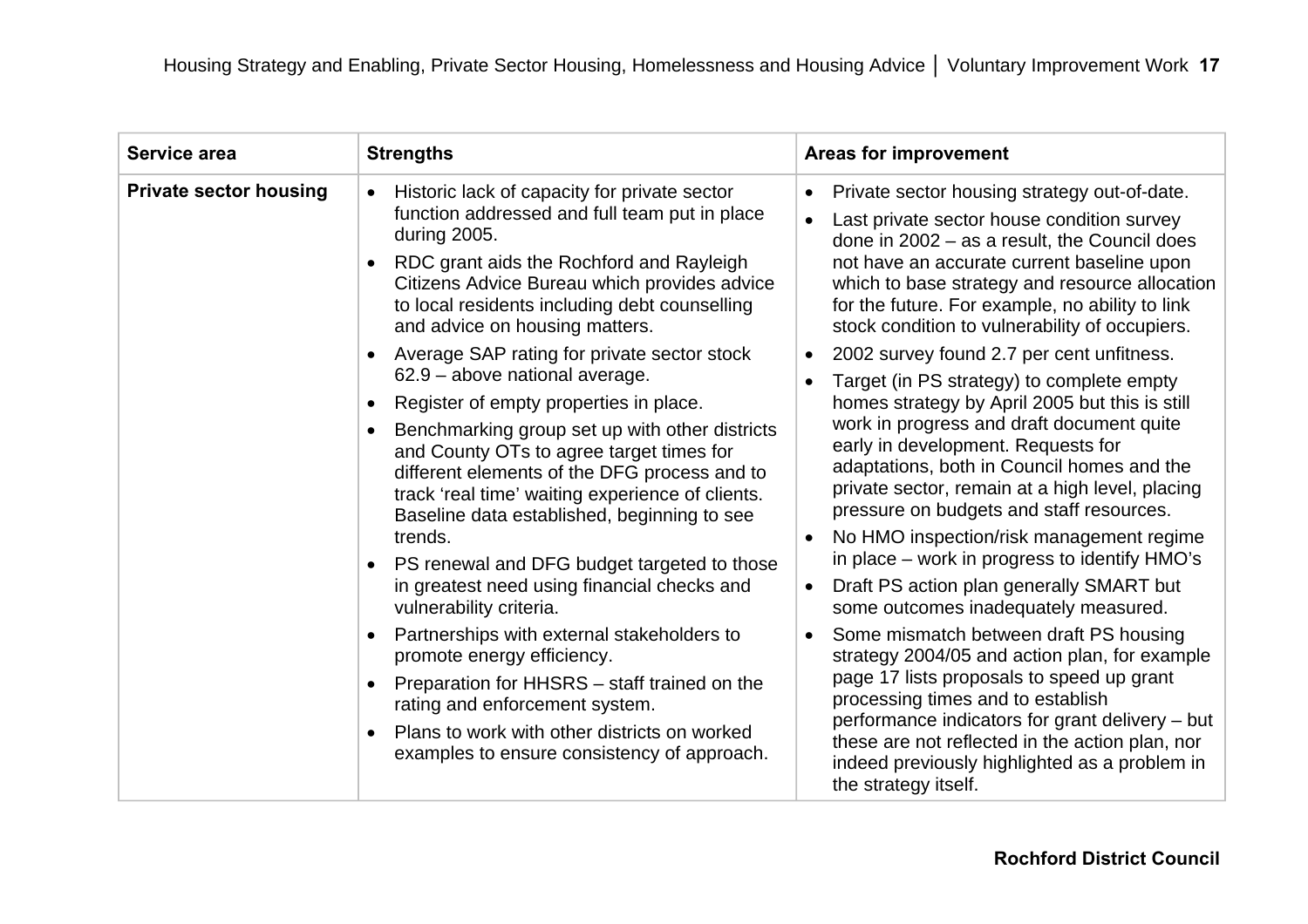| Service area | <b>Strengths</b>                                                                                                                                                                                                                                                                                                                                                                                                                                                                                                                                                                                                                                                                                                                                                                                                                                                                                                                                                                                                                                                                                                                        | <b>Areas for improvement</b>                                                                                                                                                                                                                                                                                                                                                                                                                                                                                                                                                                                                                                                                                                                                                                                                                                                                                                                                                                                                                                              |
|--------------|-----------------------------------------------------------------------------------------------------------------------------------------------------------------------------------------------------------------------------------------------------------------------------------------------------------------------------------------------------------------------------------------------------------------------------------------------------------------------------------------------------------------------------------------------------------------------------------------------------------------------------------------------------------------------------------------------------------------------------------------------------------------------------------------------------------------------------------------------------------------------------------------------------------------------------------------------------------------------------------------------------------------------------------------------------------------------------------------------------------------------------------------|---------------------------------------------------------------------------------------------------------------------------------------------------------------------------------------------------------------------------------------------------------------------------------------------------------------------------------------------------------------------------------------------------------------------------------------------------------------------------------------------------------------------------------------------------------------------------------------------------------------------------------------------------------------------------------------------------------------------------------------------------------------------------------------------------------------------------------------------------------------------------------------------------------------------------------------------------------------------------------------------------------------------------------------------------------------------------|
|              | Using government ready reckoner - believe<br>just 0.1 per cent behind 2006 target of<br>65 per cent of vulnerable households in decent<br>homes in private sector – but tentative estimate<br>due to lack of confidence on 2002 data.<br>In response to RRO, RDC published new policy<br>$\bullet$<br>on financial assistance July 2003.<br>Progress against the HECA target of reducing<br>energy consumption robustly monitored and<br>additional officer resource recently appointed to<br>improve capacity in this area.<br>Twenty-seven procedures identified to be<br>updated in preparation for new and<br>strengthened powers under the Housing Act<br>2004, work in progress.<br>HIA in place to deliver grant works, jointly<br>funded by RDC, together with Supporting<br>People and social care.<br>Gardening and handyperson service in place.<br>$\bullet$<br>Turnaround times for grant approval improving<br>$\bullet$<br>and significantly better than the six months<br>allowed.<br>Positive examples of grant cases seen -<br>high-quality of work and residents ability to live<br>independently markedly improved. | Opportunities afforded by the RRO to target<br>$\bullet$<br>actions and resources to areas of most need<br>have not been maximised, for example no use<br>of equity release or of loans which would<br>provide better value for money by recycling<br>funds.<br>Grants only for owner occupiers – current<br>policy gives no ability to intervene on behalf of<br>private tenants by assisting landlords to bring<br>properties up to standard.<br>Only 12 per cent reduction in energy achieved<br>since 1996 – against government target of<br>30 per cent within 15 years.<br>The links between the numbers of long-term<br>empty properties and the lack of affordable<br>housing are being made, but not yet<br>processed and integrated into service<br>delivery. For example, grants with conditions<br>requiring nomination rights/realistic rents are<br>not made available to landlords.<br>Reduced budget for DFG's next year -<br>anticipated £75,816 against bid of £108,000.<br>Contract with HIA not sufficiently robust to<br>drive improved performance. |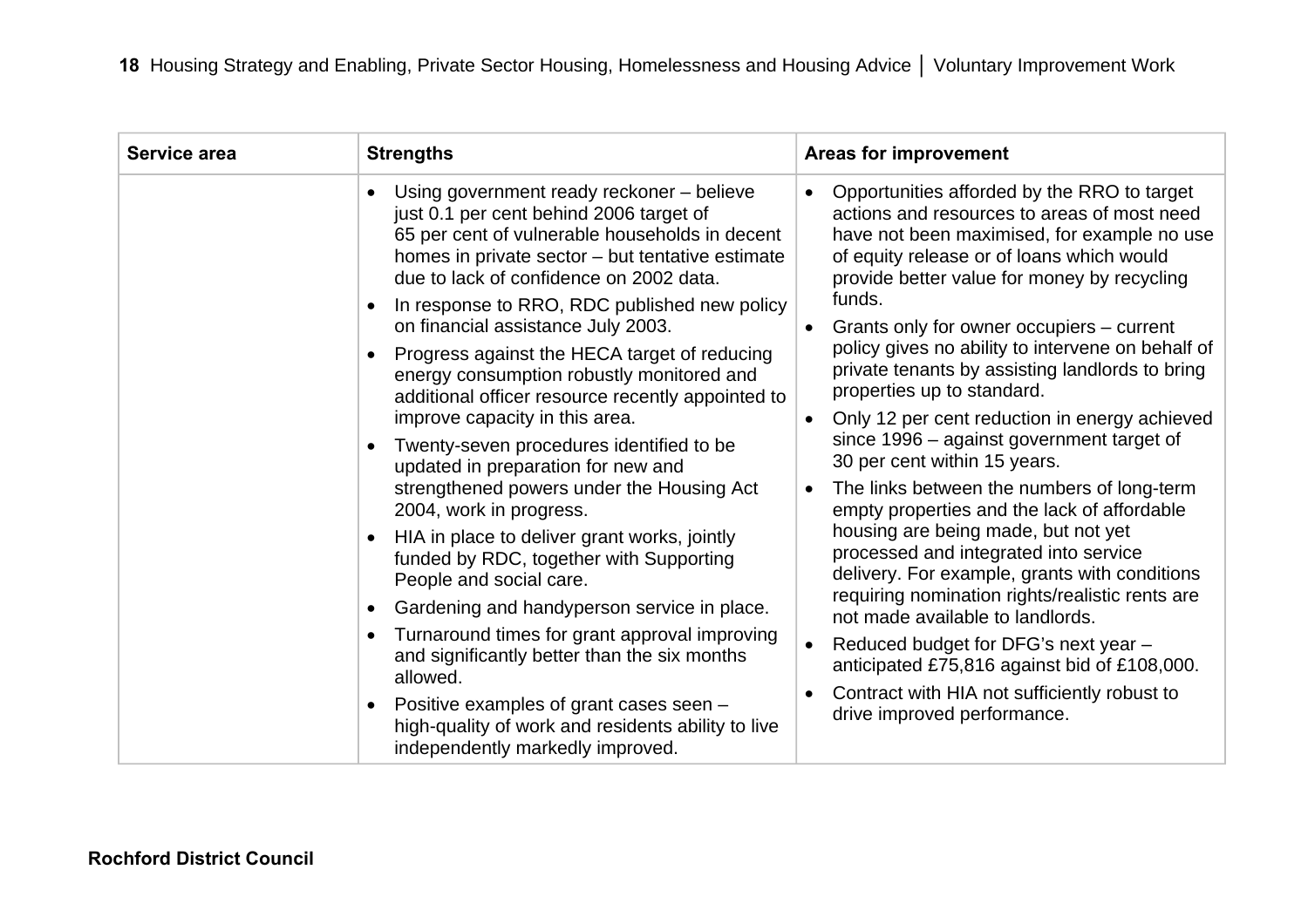| Service area      | <b>Strengths</b>                                                                                                                                                                                                                                                                                                                                                                                                                                                                                                                                                                                                                                                                                                                                                | <b>Areas for improvement</b>                                                                                                                                                                                                                                                    |
|-------------------|-----------------------------------------------------------------------------------------------------------------------------------------------------------------------------------------------------------------------------------------------------------------------------------------------------------------------------------------------------------------------------------------------------------------------------------------------------------------------------------------------------------------------------------------------------------------------------------------------------------------------------------------------------------------------------------------------------------------------------------------------------------------|---------------------------------------------------------------------------------------------------------------------------------------------------------------------------------------------------------------------------------------------------------------------------------|
|                   |                                                                                                                                                                                                                                                                                                                                                                                                                                                                                                                                                                                                                                                                                                                                                                 | Clients who received disabled facilities grants<br>would have liked more proactive contact from<br>the Home Improvement Agency during the<br>process to prepare them for likely dates etc.<br>The clients said they had to ring in from time<br>to time in order to be updated. |
| <b>Judgements</b> | Capacity issues have been a barrier to progress in private sector housing but this has now been<br>addressed and the team is at full strength. The housing, health and safety rating system is about to<br>replace the fitness standard and new licensing arrangements are required for certain categories of<br>houses in multiple occupation. The Council is gearing up for both these requirements.                                                                                                                                                                                                                                                                                                                                                          |                                                                                                                                                                                                                                                                                 |
|                   | The current private sector stock condition survey information is not sufficiently robust to give a<br>confident basis for future decision making and resource allocation. New requirements to increase the<br>proportion of vulnerable households in decent homes to 70 per cent by 2010 and to 75 per cent by<br>2020, requires some baseline data not currently possessed by the Council and a new stock condition<br>survey has become urgent. Until this baseline information and needs data is available it will not be<br>possible to develop a comprehensive private sector housing strategy but there is research work that<br>can be undertaken in the meantime to develop supporting strategies, such as an empty homes<br>strategy and HMO strategy. |                                                                                                                                                                                                                                                                                 |
|                   | The Council uses some powers of intervention in the private housing sector but it is not making full use<br>of the RRO, for example not using equity release or loans as an alternative to grants.                                                                                                                                                                                                                                                                                                                                                                                                                                                                                                                                                              |                                                                                                                                                                                                                                                                                 |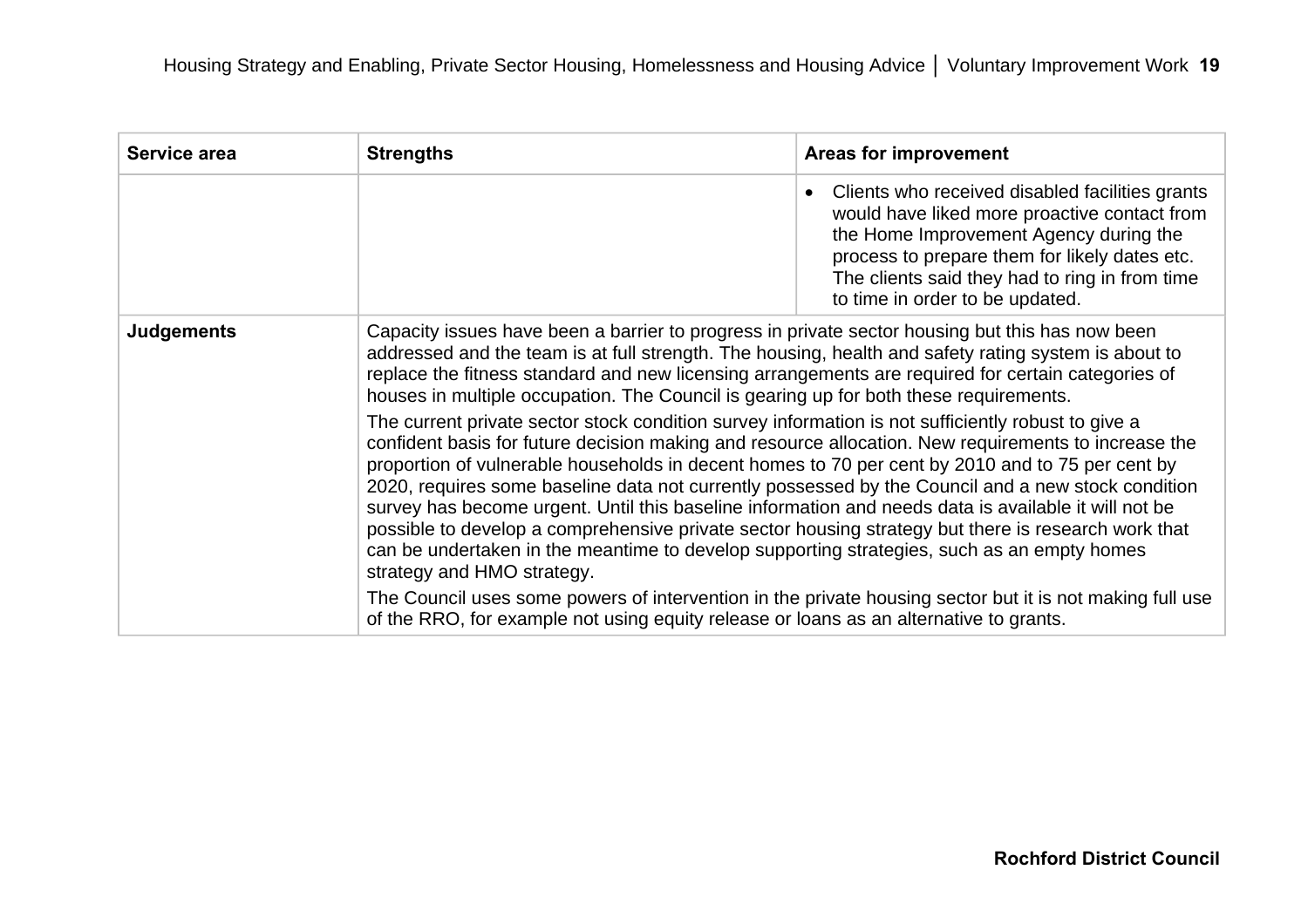| Service area           | <b>Strengths</b>                                                                                                                                                                                                                                                                                                                                                                                                                                                       | <b>Areas for improvement</b> |
|------------------------|------------------------------------------------------------------------------------------------------------------------------------------------------------------------------------------------------------------------------------------------------------------------------------------------------------------------------------------------------------------------------------------------------------------------------------------------------------------------|------------------------------|
| <b>Recommendations</b> | As a matter of urgency, undertake a private sector stock condition survey, in order to provide up to<br>date information to underpin and justify the development of a new housing strategy for the private<br>sector.                                                                                                                                                                                                                                                  |                              |
|                        | Improve understanding of the reasons behind the numbers of private sector empty homes and develop<br>clear policies and initiatives for offering owners ways of bringing empty homes back into use. Include<br>research on 'over the shop' opportunities as part of planned research on reasons for empty homes.                                                                                                                                                       |                              |
|                        | Take greater advantage of opportunities afforded by the RRO to target actions and resources to areas<br>need not currently addressed, for example the use of loans would provide better value for money by<br>recycling funds and could be extended to private sector landlords in return for nomination rights for a<br>period – thus providing more assistance to those in housing need.                                                                             |                              |
|                        | Strengthen internal working processes and relationships with planning officers in respect of their<br>contribution to delivery of private sector energy targets.<br>To reduce delays in obtaining individual quotes for disabled adaptation work, tender common items of<br>work against a schedule of rates and put term contract(s) in place.<br>Improve the regularity of contact with DFG applicants to keep them advised of the progress of their<br>application. |                              |
|                        |                                                                                                                                                                                                                                                                                                                                                                                                                                                                        |                              |
|                        |                                                                                                                                                                                                                                                                                                                                                                                                                                                                        |                              |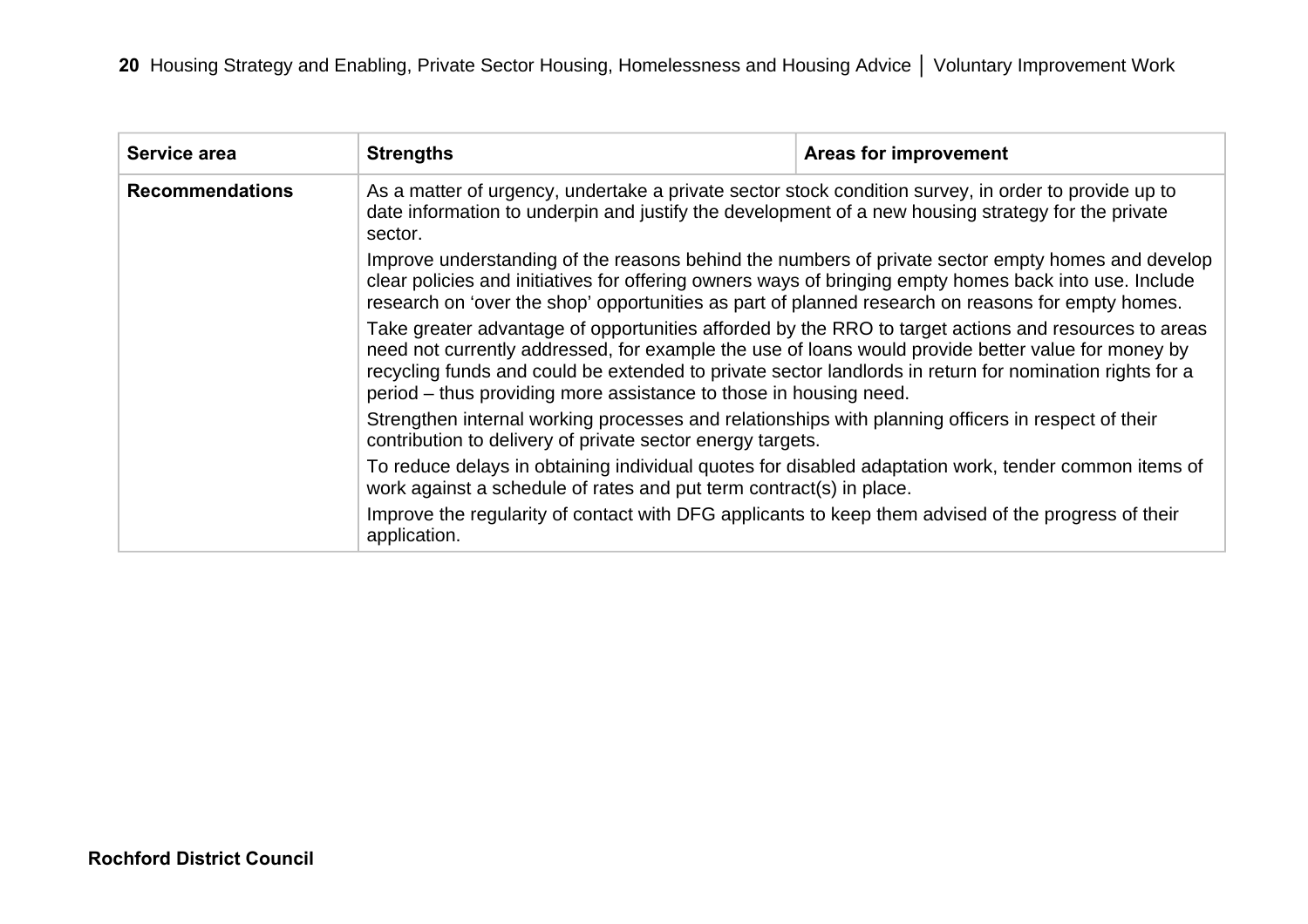| Service area                              | <b>Strengths</b>                                                                                                                                                                                                                                                                                                                                                                                                                                                                                                                                                                                                                                                                                                                                                                                                                                                                                                                                                                                                                                                                                                                     | <b>Areas for improvement</b>                                                                                                                                                                                                                                                                                                                                                                                                                                                                                                                                                                                                                                                                                                                                                                                                                                                                                                                                                                                                                                                              |
|-------------------------------------------|--------------------------------------------------------------------------------------------------------------------------------------------------------------------------------------------------------------------------------------------------------------------------------------------------------------------------------------------------------------------------------------------------------------------------------------------------------------------------------------------------------------------------------------------------------------------------------------------------------------------------------------------------------------------------------------------------------------------------------------------------------------------------------------------------------------------------------------------------------------------------------------------------------------------------------------------------------------------------------------------------------------------------------------------------------------------------------------------------------------------------------------|-------------------------------------------------------------------------------------------------------------------------------------------------------------------------------------------------------------------------------------------------------------------------------------------------------------------------------------------------------------------------------------------------------------------------------------------------------------------------------------------------------------------------------------------------------------------------------------------------------------------------------------------------------------------------------------------------------------------------------------------------------------------------------------------------------------------------------------------------------------------------------------------------------------------------------------------------------------------------------------------------------------------------------------------------------------------------------------------|
| <b>Homelessness and</b><br>housing advice | Homelessness strategy demonstrates links to<br>national, regional and local priorities and<br>indicates relationship to other internal and<br>external strategies.<br>No statutory duty to produce revised strategy<br>until 2008 and no changes to legislation<br>expected imminently. However, environment is<br>changing (for example levels of homelessness/<br>causes) and target to halve TA use by 2010 is<br>as important to ODPM as decent homes. RDC<br>have taken decision to review strategy early to<br>be completed by July 2006.<br>Consultation with stakeholders has<br>commenced in respect of review of the<br>homeless strategy, including young people and<br>mental health forums to date.<br>Ninety-eight per cent of decisions now made on<br>homelessness applications within 33 day<br>target, compared with 40 per cent in 2004/05.<br>Cross-boundary activities to achieve uniformity<br>of approach to homelessness across<br>neighbouring Essex authorities.<br>Receives £19,000 in homelessness prevention<br>grant from ODPM.<br>Council supports CAB to provide<br>complementary advice/prevention. | Strategy indicates RDC has had difficulty in<br>meeting the duties placed on it under<br>homelessness legislation, particularly the<br>restrictions on the use of bed and breakfast<br>accommodation.<br>Particular challenges highlighted in the<br>$\bullet$<br>strategy:<br>An urgent need to find alternatives to bed<br>and breakfast accommodation.<br>Shortage of low cost housing, to either buy<br>$\bullet$<br>or rent, restricts the options people have to<br>resolve their housing problems.<br>A shortage of social housing lettings<br>available generally and in particular to<br>homeless people.<br>A lack of suitable accommodation,<br>particularly on an emergency basis for<br>particular groups including young people,<br>dangerous offenders and those with<br>substance misuse problems.<br>The review of homelessness decisions<br>takes too long.<br>There is insufficient consultation with<br>people who use the homelessness and<br>housing advice services.<br>There is insufficient information on the true<br>extent of rough sleeping in the district. |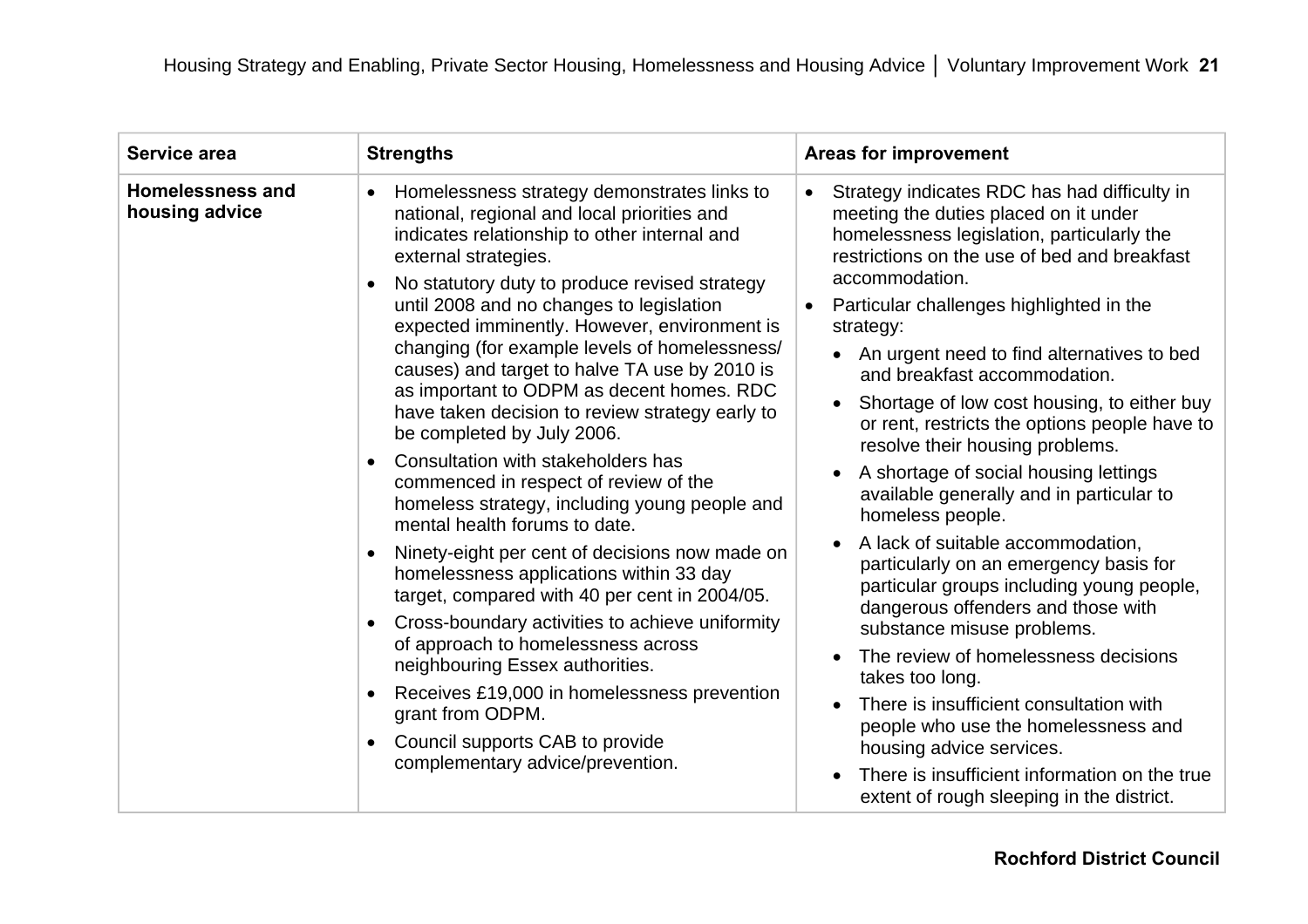| Service area | <b>Strengths</b>                                                                                                                                                                                                                                                                                                                                                                                                                                                                                                                                                                                                                                                                                                                                                                                                                                                                                                                                                                                                                                                                                                                                                  | <b>Areas for improvement</b>                                                                                                                                                                                                                                                                                                                                                                                                                                                                                                                                                                                                                                                                                                                                                                                                                                                                                                                                                                                                   |
|--------------|-------------------------------------------------------------------------------------------------------------------------------------------------------------------------------------------------------------------------------------------------------------------------------------------------------------------------------------------------------------------------------------------------------------------------------------------------------------------------------------------------------------------------------------------------------------------------------------------------------------------------------------------------------------------------------------------------------------------------------------------------------------------------------------------------------------------------------------------------------------------------------------------------------------------------------------------------------------------------------------------------------------------------------------------------------------------------------------------------------------------------------------------------------------------|--------------------------------------------------------------------------------------------------------------------------------------------------------------------------------------------------------------------------------------------------------------------------------------------------------------------------------------------------------------------------------------------------------------------------------------------------------------------------------------------------------------------------------------------------------------------------------------------------------------------------------------------------------------------------------------------------------------------------------------------------------------------------------------------------------------------------------------------------------------------------------------------------------------------------------------------------------------------------------------------------------------------------------|
|              | Significant activity made in homelessness<br>prevention – including advertising housing<br>advice services, mediation, building<br>relationships with landlords and agents.<br>Two new posts in team in last two years to<br>assist prevention.<br>The Council works with private landlords to<br>help ensure that the housing benefit system<br>operates effectively and to secure some<br>tenancies for homeless people.<br>Close liaison with the housing benefits section<br>$\bullet$<br>to maximise discretionary housing benefit<br>payments. Full value for money being gained<br>from discretionary housing benefit – grant fully<br>spent and 39 households helped in 2005/06 to<br>date.<br>Rent deposit scheme has assisted 10 families<br>to avoid homelessness since April 2005.<br>Further ten families prevented from becoming<br>$\bullet$<br>homeless due to other intervention.<br>Sanctuary scheme for victims of domestic<br>violence developed in conjunction with<br>community safety and Castle Point BC.<br>Some conversion work completed on hostel to<br>make units self contained and work in progress<br>to convert remaining units. | The Council's interview facilities need<br>improvement.<br>The improvements that have been carried<br>$\bullet$<br>out to the first floor of the Council's hostel<br>need extending to the rest of the building.<br>The floating support scheme needs<br>$\bullet$<br>expanding.<br>The time taken to decide homelessness<br>applications needs to move to top quartile<br>performance.<br>The above are reflected in plans but - strategy<br>action plan is in a different style/format to the<br>housing one. Not as SMART, for example less<br>measurable targets/ actions and not<br>prioritised.<br>Service plans (SAPs) (continuous<br>improvement and others) contain no<br>milestones and lack of outcome measures.<br>Rent in advance and damage deposit only<br>returnable at end of tenancy so not available<br>to be recycled.<br>No protocol with HAs in respect of impact of<br>their arrears policies on homelessness.<br>Three units of TA with Swan HA now void and<br>underutilised – representing poor VFM. |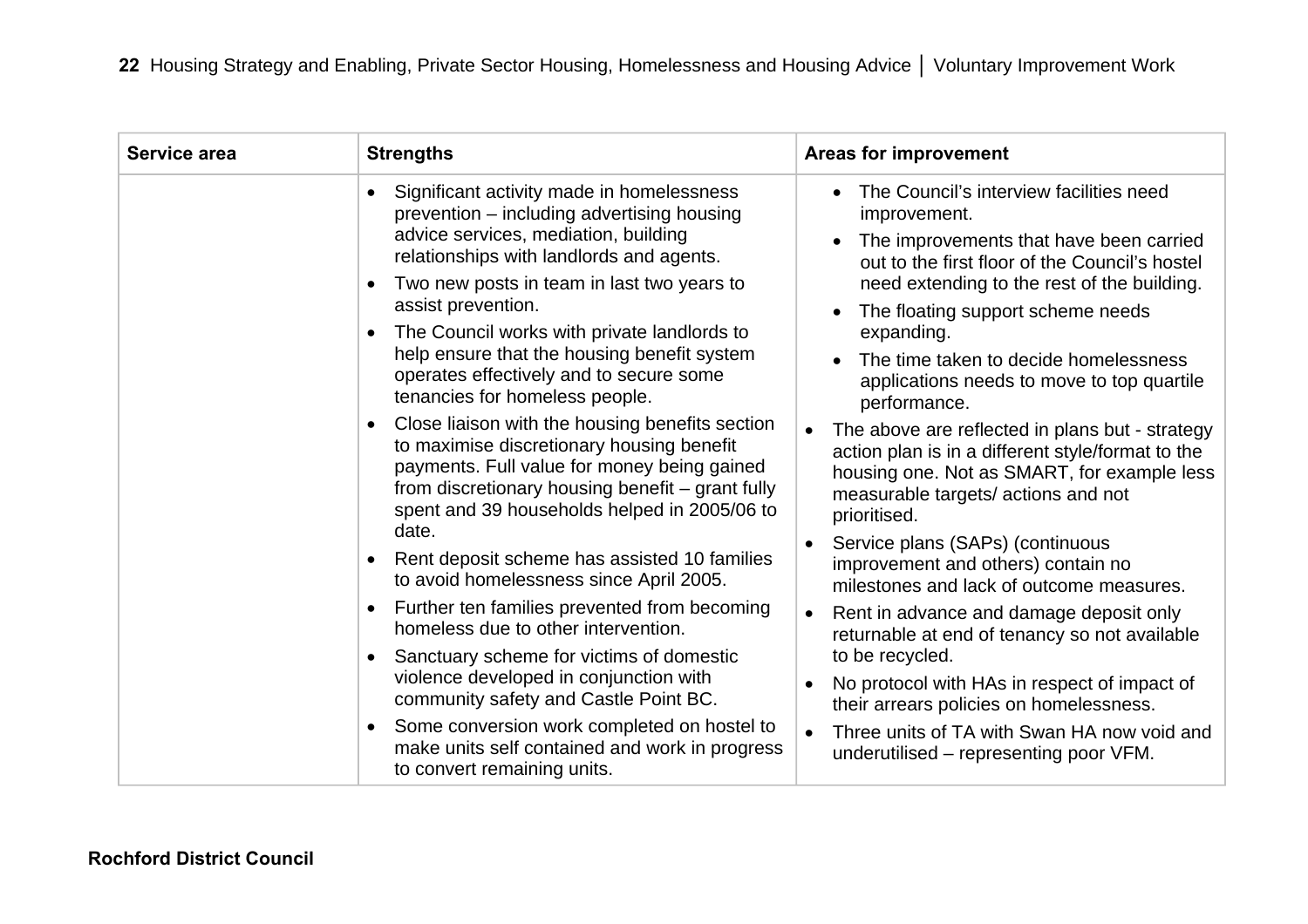| Service area           | <b>Strengths</b>                                                                                                                                                                                                                                                                                                                                                                                                                                                                                                                                                                                                                                                                                               | <b>Areas for improvement</b>                                                                                                                                                                                                                                                                                                                                                                                                              |
|------------------------|----------------------------------------------------------------------------------------------------------------------------------------------------------------------------------------------------------------------------------------------------------------------------------------------------------------------------------------------------------------------------------------------------------------------------------------------------------------------------------------------------------------------------------------------------------------------------------------------------------------------------------------------------------------------------------------------------------------|-------------------------------------------------------------------------------------------------------------------------------------------------------------------------------------------------------------------------------------------------------------------------------------------------------------------------------------------------------------------------------------------------------------------------------------------|
|                        | Reducing use of temporary accommodation -<br>down from 63 households June 2005 to 31<br>mid-January 2006.<br>Average number of weeks in B&B reducing and<br>figures mainly relate to historic applications.<br>Likely to achieve ODPM 2010 target to reduce<br>TA by half - realistic expectation to reduce<br>baseline no of TA units from 64 at end of<br>December 2004 to 30 by the end of<br>March 2006 and 10 by 2010.<br>Service plan in place (continuous improvement)<br>comprising new initiatives to take the service<br>forward.                                                                                                                                                                    | Capacity issues have restricted ability to<br>maintain regular contact visits with<br>households in temporary accommodation.<br>Monitoring of these relies on a book system -<br>no notes on the client files.<br>Approximately 15 households in the Council's<br>own stock as temporary accommodation,<br>which is suitable for their needs yet not made<br>permanent pending reaching the top of the list<br>by accumulation of points. |
| <b>Judgements</b>      | Homelessness applications are reducing and the number of households for whom a full duty was owed<br>has declined from a peak at 68 in 2003/04 but in 2004/05 was down to 46. This is in line with a national<br>trend and this, together with the prevention work now being undertaken by the Council, has<br>successfully reduced the use of B&B and the need for temporary accommodation is also in decline.<br>The homelessness strategy action plan hopes to achieve 100 per cent of homelessness reviews within<br>statutory time limits by April 2006. Part of the problem is setting up convenient dates for the people<br>involved and part relates to the need for preparation of a detailed report. |                                                                                                                                                                                                                                                                                                                                                                                                                                           |
| <b>Recommendations</b> | Develop a standard reporting format and style for homelessness reviews and ensure that applications<br>have a checklist that mirrors this in order to make it easy to complete when necessary. Set up dates in<br>advance and cancel them if there are no cases to consider.<br>Produce more information for users for example service standards in leaflet form, explanation of the<br>priority groups – see recommendation under 'access to services and customer care'.                                                                                                                                                                                                                                     |                                                                                                                                                                                                                                                                                                                                                                                                                                           |